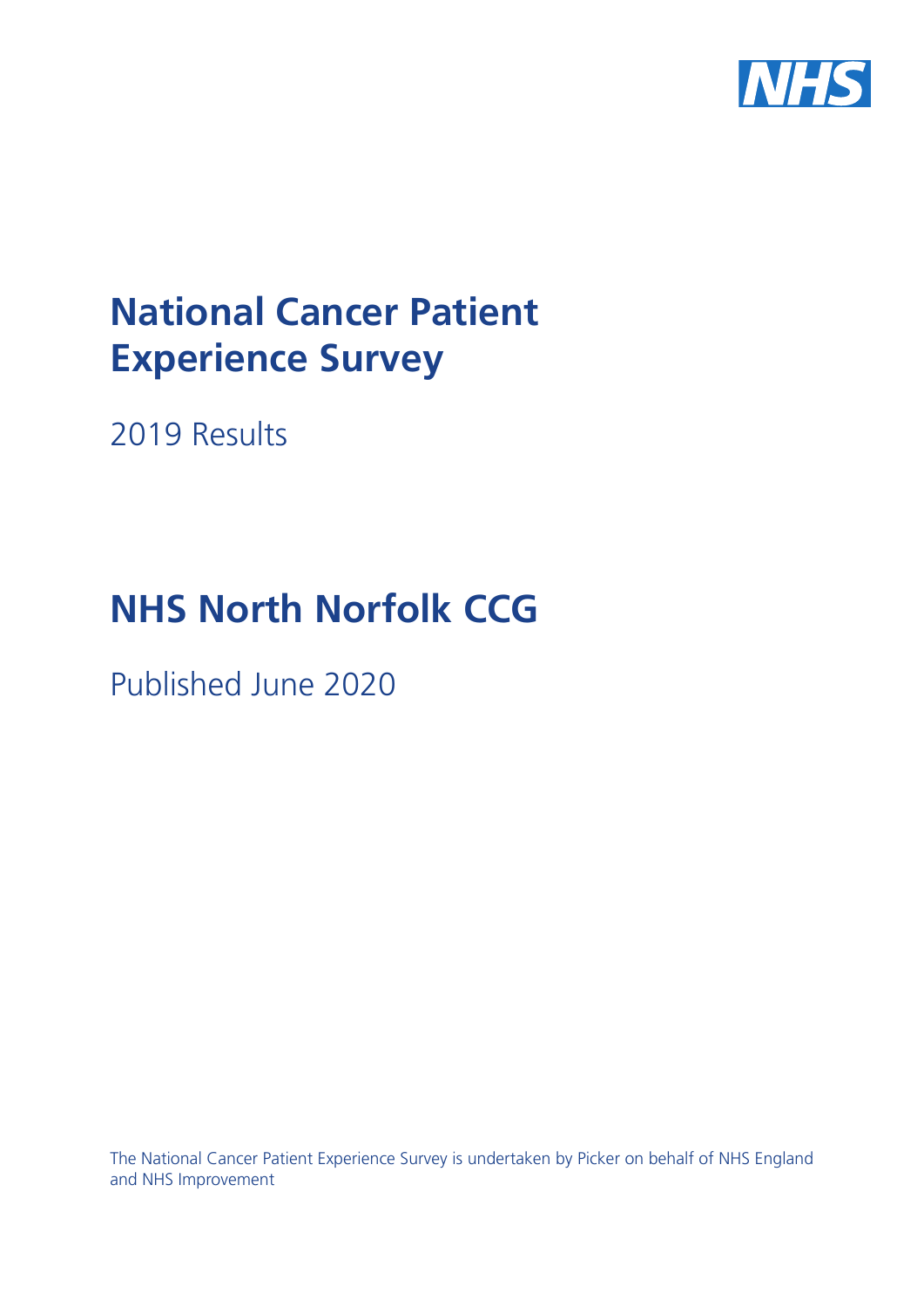# **Executive Summary** Case Mix Adjusted scores

### **Cancer Dashboard Questions**

The following seven questions are included in phase 1 of the Cancer Dashboard developed by Public Health England and NHS England:

Q61. Patient's average rating of care scored from very poor to very good

| 0   | $\overline{2}$                                                | 3 | 5 | 6 | 7 | 8   | $\mathsf{Q}$ | 10                                                                                            |  |
|-----|---------------------------------------------------------------|---|---|---|---|-----|--------------|-----------------------------------------------------------------------------------------------|--|
|     |                                                               |   |   |   |   | 8.8 |              |                                                                                               |  |
|     |                                                               |   |   |   |   |     |              | Q18. Patient definitely involved as much as they wanted in decisions about care and treatment |  |
|     |                                                               |   |   |   |   |     |              | Q19. Patient given the name of a CNS who would support them through their treatment           |  |
|     | Q20. Patient found it very or quite easy to contact their CNS |   |   |   |   |     |              |                                                                                               |  |
|     |                                                               |   |   |   |   |     |              | Q39. Patient always felt they were treated with respect and dignity while in hospital         |  |
| 96% | leaving hospital                                              |   |   |   |   |     |              | Q41. Hospital staff told patient who to contact if worried about condition or treatment after |  |
| 59% | treatment                                                     |   |   |   |   |     |              | Q55. General practice staff definitely did everything they could to support patient during    |  |

### **Questions Outside Expected Range**

|                                                                                                   |            | Case Mix Adjusted Scores   |                            |                   |
|---------------------------------------------------------------------------------------------------|------------|----------------------------|----------------------------|-------------------|
|                                                                                                   | 2019 Score | Lower<br>Expected<br>Range | Upper<br>Expected<br>Range | National<br>Score |
| Q6. The length of time waiting for the test to be done was about right                            | 85%        | 85%                        | 92%                        | 88%               |
| Q14. Patient felt that treatment options were completely explained                                | 79%        | 79%                        | 87%                        | 83%               |
| Q33. Patient had confidence and trust in all the ward nurses treating them                        | 65%        | 68%                        | 80%                        | 74%               |
| Q34. Patient thought there were always or nearly always enough nurses on duty to care for<br>them | 53%        | 57%                        | 71%                        | 64%               |
| Q57. Patient given a care plan                                                                    | 31%        | 32%                        | 43%                        | 38%               |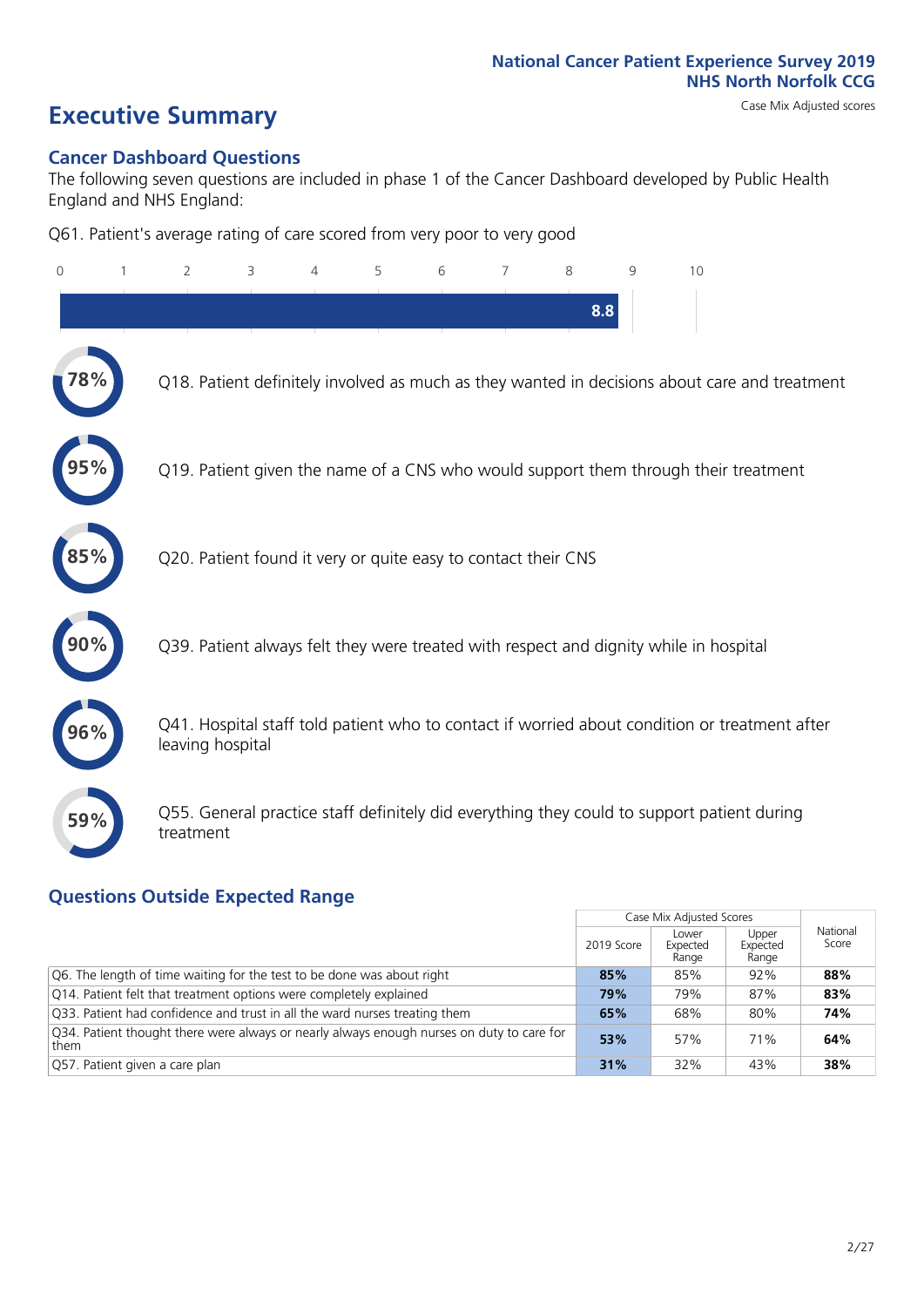# **Introduction**

The National Cancer Patient Experience Survey 2019 is the ninth iteration of the survey first undertaken in 2010. It has been designed to monitor national progress on cancer care; to provide information to drive local quality improvements; to assist commissioners and providers of cancer care; and to inform the work of the various charities and stakeholder groups supporting cancer patients.

The survey was overseen by a national Cancer Patient Experience Advisory Group. This Advisory Group set the principles and objectives of the survey programme and guided questionnaire development. The survey was commissioned and managed by NHS England. The survey provider, Picker, is responsible for designing, running and analysing the survey.

The 2019 survey involved 143 NHS Trusts. Out of 111,366 people, 67,858 people responded to the survey, yielding a response rate of 61%.

# **Methodology**

### **Eligibility, fieldwork and survey methods**

The sample for the survey included all adult (aged 16 and over) NHS patients, with a confirmed primary diagnosis of cancer, discharged from an NHS Trust after an inpatient episode or day case attendance for cancer related treatment in the months of April, May and June 2019. The fieldwork for the survey was undertaken between December 2019 and March 2020.

As in the previous four years, the survey used a mixed mode methodology. Questionnaires were sent by post, with two reminders where necessary, but also included an option to complete the questionnaire online. A Freephone helpline and email was available for respondents to opt out, ask questions about the survey, enable them to complete their questionnaire over the phone and provide access to a translation and interpreting facility for those whose first language was not English.

### **Case-mix adjustment**

Both unadjusted and adjusted scores are presented in this report. Case-mix adjusted scores allows us to account for the impact that differing patient populations might have on results. By using the case-mix adjusted estimates we can obtain a greater understanding of how a CCG is performing given their patient population. The factors taken into account in this case-mix adjustment are gender, age, ethnic group, deprivation, and tumour group.

### **Scoring methodology**

Fifty-two questions from the questionnaire are scored as these questions relate directly to patient experience. For all but one question (Q61), scores are presented as the percentage of positive responses out of all scored responses. For Q61, respondents rate their overall care on a scale of 0 to 10, of which the average was calculated for this question's presented score. The percentages in this report have been rounded to the nearest percentage point. Therefore, in some cases the figures do not appear to add up to 100%.

### **Statistical significance**

In the reporting of 2019 results, appropriate statistical tests have been undertaken to identify unadjusted scores for which the change over time is 'statistically significant'. Thirty-seven scored questions in 2019 have been compared with those of 2018 and a statistically significant change between the two years has been reported where identified.

For the scored questions that are comparable beyond 2018, statistically significant change over the five years has also been reported where identified. A statistically significant difference means that the change in the result is very unlikely to have occurred by sampling variation.

### **Suppression**

### **Question-level suppression**

For scores where the base size per question is  $<$ 21, the score will be suppressed and replaced with an asterisk (\*). The base size will include neutral response options.

### **Double suppression**

If any group within a particular sub-group breakdown (such as the tumour group breakdown) has <21 responses, then the figure for this particular group is suppressed and replaced with an asterisk (\*). If there is only one group within the sub-group breakdown that has <21 respondents, and is therefore suppressed, the group with the next lowest number of respondents is also supressed and replaced with an asterisk (\*) (regardless if it is greater than or less than 21).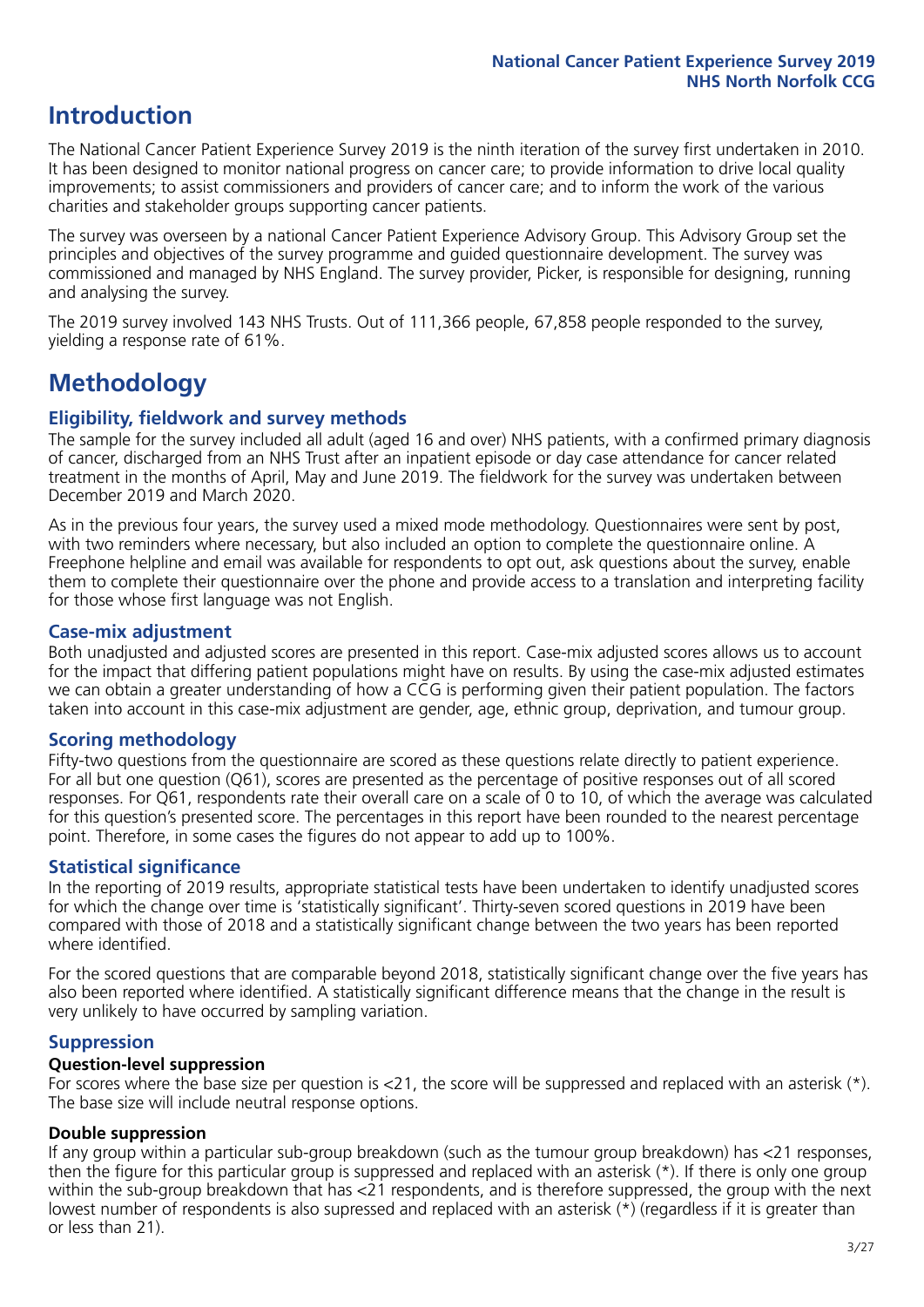# **Understanding the results**

This report shows how this CCG scored for each question in the survey, compared with national results and previous year's results. It is aimed at helping individual CCGs to understand their performance and identify areas for local improvement. Below is a description of the type of results presented within this report and how to understand them.

### **Expected range charts**

The expected range charts in this report show a bar with the lowest and highest score received for each question nationally. Within this bar, an expected range is given (in grey) and a black diamond represents the actual score for this CCG.

CCGs whose score is above the upper limit of the expected range (in the dark blue) are positive outliers, with a score statistically significantly higher than the national mean. This indicates that the CCG performs better than what CCGs of the same size and demographics are expected to perform. The opposite is true if the score is below the lower limit of the expected range (in the light blue); these are negative outliers. For scores within the expected range (in the grey), the score is what we would expect given the CCG's size and demographics.

### **Comparability tables**

The comparability tables show the 2018 and 2019 unadjusted scores for this CCG for each scored question. If there is a significant change from 2018 and 2019 or overall from 2015 to 2019, an arrow will be presented for the direction of change. The adjusted 2019 score will also be presented for each scored question along with the lower and upper expected range and national score. Scores above the upper limit of the expected range will be highlighted dark blue, scores below the lower limit of the expected range will be highlighted light blue, and scores within the lower and upper limit of the expected ranges will be highlighted grey.

### **Tumour type tables**

The tumour type tables show the unadjusted scores for each scored question for each of the 13 tumour groups. The national score for that tumour group is also shown. Unadjusted scores for the same tumour type across different CCGs may not be comparable, as they do not account for the impact that differing patient populations might have on results. Central nervous system is abbreviated as 'CNS' and lower gastrointestinal tract is abbreviated as 'LGT' throughout this report.

### **Year on year charts**

The year on year charts show five columns representing the unadjusted scores of the last five years (2015, 2016, 2017, 2018 and 2019) for each scored question.

### **Notes on specific questions**

Following the development phase of the 2019 survey, several changes were made to the questionnaire. Six scored questions were amended (Q5, Q18, Q30, Q35, Q56 and Q60) and one non-scored question (Q29) was amended that impacted the comparability of questions Q30 to Q41. Of all questions changed or impacted by change, only Q60 is presented with historical comparisons; though the results should be interpreted with caution.

### **Unadjusted data and case-mix adjusted data**

Unadjusted data should be used to see the actual responses from patients relating to the CCG. Case-mix adjusted data, together with expected ranges, should be used to understand whether the results are significantly higher or lower than national results taking account of the patient mix.

## **Further information**

This research was carried out in accordance with the international standard for organisations conducting social research (accreditation to ISO20252:2012; certificate number GB08/74322). The 2019 survey data has been produced and published in line with the Code of Practice for Official Statistics.

For more information on the methodology, please see the Technical Document. It can be viewed along with the 2019 questionnaire and survey quidance on the website at [www.ncpes.co.uk](https://www.ncpes.co.uk/supporting-documents). For all other outputs at National, Trust, CCG and Cancer Alliance level, please see the PDF reports, Excel tables and dashboards at [www.ncpes.co.uk.](https://www.ncpes.co.uk/current-results)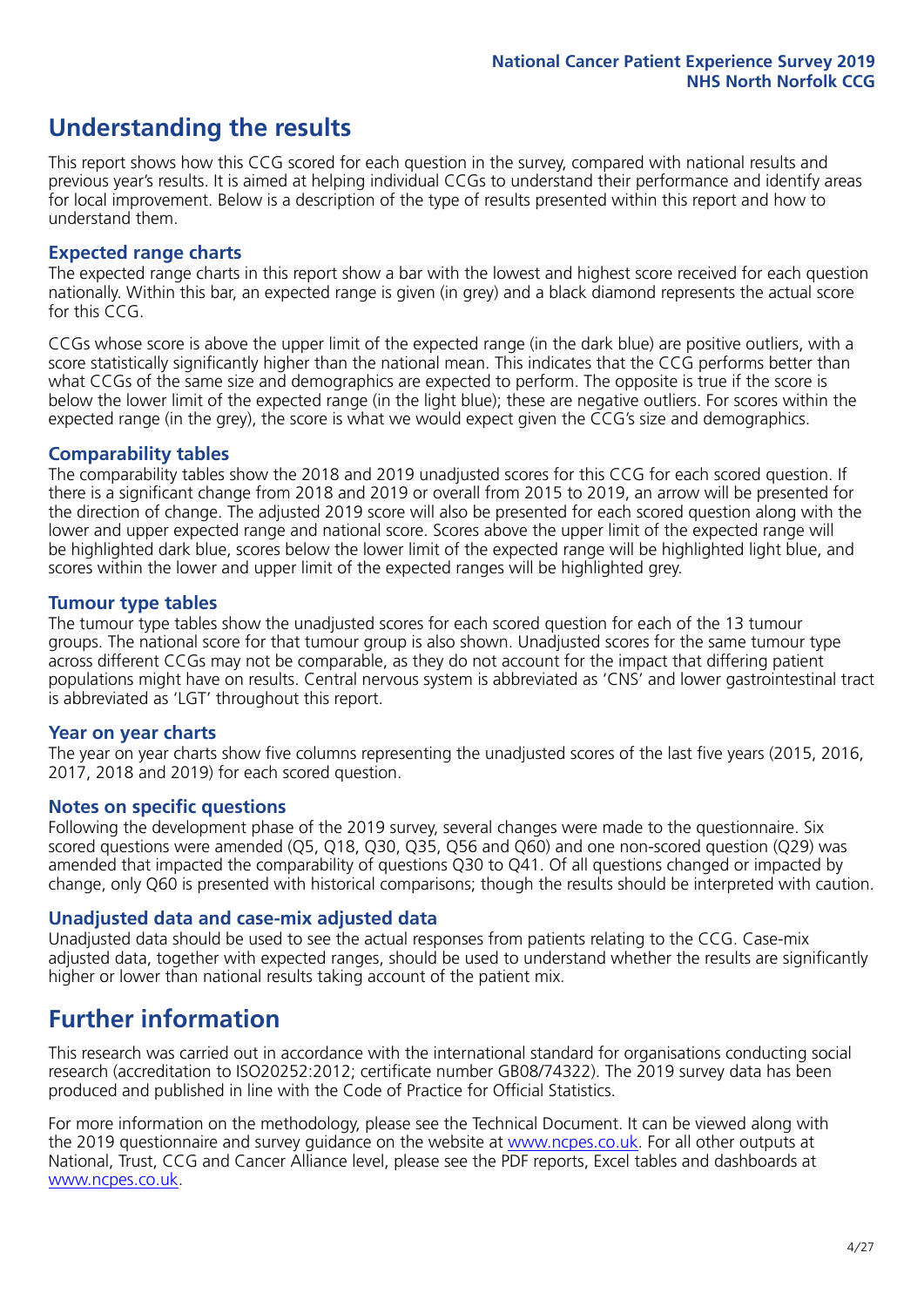### **Response Rate**

### **Overall Response Rate**

378 patients responded out of a total of 530 patients, resulting in a response rate of 71%.

|            | Sample Size | Adjusted<br>Sample | Completed | Response Rate |
|------------|-------------|--------------------|-----------|---------------|
| <b>CCG</b> | 568         | 530                | 378       | 71%           |
| National   | 119.855     | 111.366            | 67.858    | 61%           |

### **Respondents by Survey Type**

|                            | Number of<br>Respondents |
|----------------------------|--------------------------|
| Online                     | 36                       |
| Paper                      | 342                      |
| Phone                      | $\left( \right)$         |
| <b>Translation Service</b> |                          |

### **Respondents by Tumour Group**

|                      | Number of<br>Respondents |
|----------------------|--------------------------|
| <b>Brain / CNS</b>   | 5                        |
| <b>Breast</b>        | 68                       |
| Colorectal / LGT     | 44                       |
| Gynaecological       | 22                       |
| Haematological       | 41                       |
| <b>Head and Neck</b> | 4                        |
| Lung                 | 74                       |
| Prostate             | 42                       |
| Sarcoma              | 4                        |
| Skin                 | 15                       |
| <b>Upper Gastro</b>  | 21                       |
| Urological           | 37                       |
| Other                | 51                       |

### **Respondents by Age and Gender**

Respondents year of birth has been used to determine age. This information has been amalgamated into 8 age bands. The age and gender distribution for the CCG was as follows:

|        | Age 16-24 | Age 25-34 | Age 35-44 | Age 45-54 | Age 55-64 | Age 65-74 | Age 75-84 | Age 85+ | Total |
|--------|-----------|-----------|-----------|-----------|-----------|-----------|-----------|---------|-------|
| Male   |           |           |           |           | 27        | 81        | 50        |         | 175   |
| Female |           |           |           | 23        | 40        | 75        | 50        |         | 203   |
| Total  |           |           |           | 28        | 67        | 156       | 100       | 16      | 378   |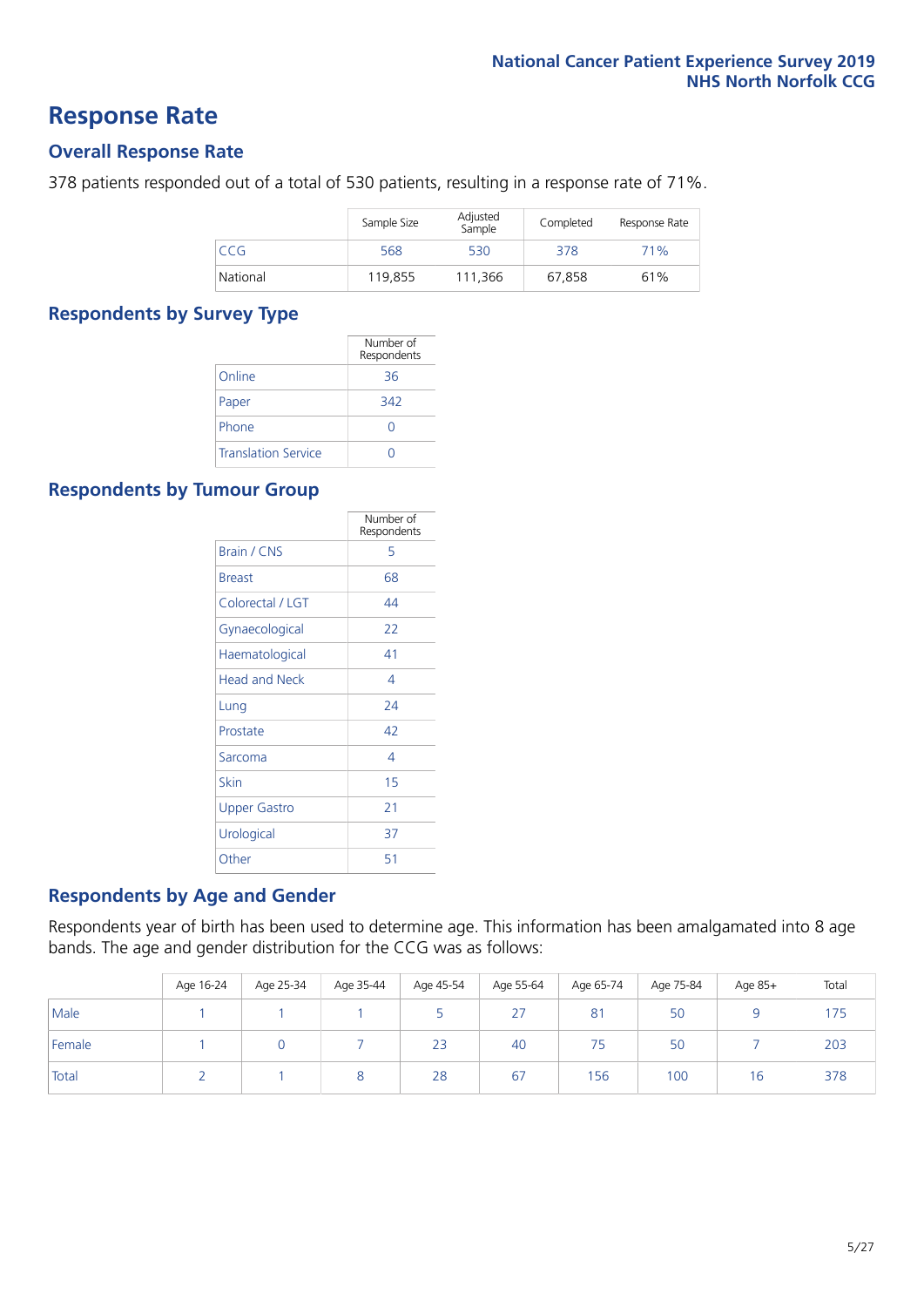# **Expected Range Charts**

| Lower Expected Range<br>Average                                                                                                                                 |    |     | Upper Expected Range |     |     |     |     | Case Mix Adjusted Score |            |     |                 |
|-----------------------------------------------------------------------------------------------------------------------------------------------------------------|----|-----|----------------------|-----|-----|-----|-----|-------------------------|------------|-----|-----------------|
| <b>SEEING YOUR GP</b><br>Q1. Saw GP once or twice before being told they needed to go to<br>hospital<br>Q2. Patient thought they were seen as soon as necessary | 0% | 10% | 20%                  | 30% | 40% | 50% | 60% | 70%                     | 80%<br>78% | 86% | 90% 100%        |
| <b>DIAGNOSTIC TESTS</b><br>Q5. Received all the information needed about the test<br>Q6. The length of time waiting for the test to be done was about           | 0% | 10% | 20%                  | 30% | 40% | 50% | 60% | 70%                     | 80%<br>85% |     | 90% 100%<br>96% |
| right<br>Q7. Test results explained in completely understandable way                                                                                            |    |     |                      |     |     |     |     |                         | 77%        |     |                 |
| <b>FINDING OUT WHAT WAS WRONG WITH YOU</b>                                                                                                                      | 0% | 10% | 20%                  | 30% | 40% | 50% | 60% | 70%                     | 80%        |     | 90% 100%        |
| Q10. Patient told they could bring a family member or friend when<br>first told they had cancer                                                                 |    |     |                      |     |     |     |     |                         | 77%        |     |                 |
| Q11. Patient felt they were told sensitively that they had cancer                                                                                               |    |     |                      |     |     |     |     |                         | 85%        |     |                 |
| Q12. Patient completely understood the explanation of what was<br>wrong                                                                                         |    |     |                      |     |     |     |     | 75%                     |            |     |                 |
| Q13. Patient given easy to understand written information about<br>the type of cancer they had                                                                  |    |     |                      |     |     |     |     |                         | 78%        |     |                 |
| <b>DECIDING THE BEST TREATMENT FOR YOU</b>                                                                                                                      | 0% | 10% | 20%                  | 30% | 40% | 50% | 60% | 70%                     | 80%        |     | 90% 100%        |
| Q14. Patient felt that treatment options were completely explained                                                                                              |    |     |                      |     |     |     |     |                         | 79%        |     |                 |
| Q15. Patient felt possible side effects were definitely explained in<br>an understandable way                                                                   |    |     |                      |     |     |     |     | 70%                     |            |     |                 |
| Q16. Patient definitely given practical advice and support in dealing<br>with side effects of treatment                                                         |    |     |                      |     |     |     |     | 66%                     |            |     |                 |
| Q17. Patient definitely told about side effects that could affect<br>them in the future                                                                         |    |     |                      |     |     |     | 56% |                         |            |     |                 |
| Q18. Patient definitely involved as much as they wanted in<br>decisions about care and treatment                                                                |    |     |                      |     |     |     |     |                         | 78%        |     |                 |
| <b>CLINICAL NURSE SPECIALIST (CNS)</b>                                                                                                                          | 0% | 10% | 20%                  | 30% | 40% | 50% | 60% | 70%                     | 80%        |     | 90% 100%        |
| Q19. Patient given the name of a CNS who would support them<br>through their treatment                                                                          |    |     |                      |     |     |     |     |                         |            | 95% |                 |
| Q20. Patient found it very or quite easy to contact their CNS                                                                                                   |    |     |                      |     |     |     |     |                         | 85%        |     |                 |
| Q21. Patient got understandable answers to important questions<br>all or most of the time                                                                       |    |     |                      |     |     |     |     |                         |            | 89% |                 |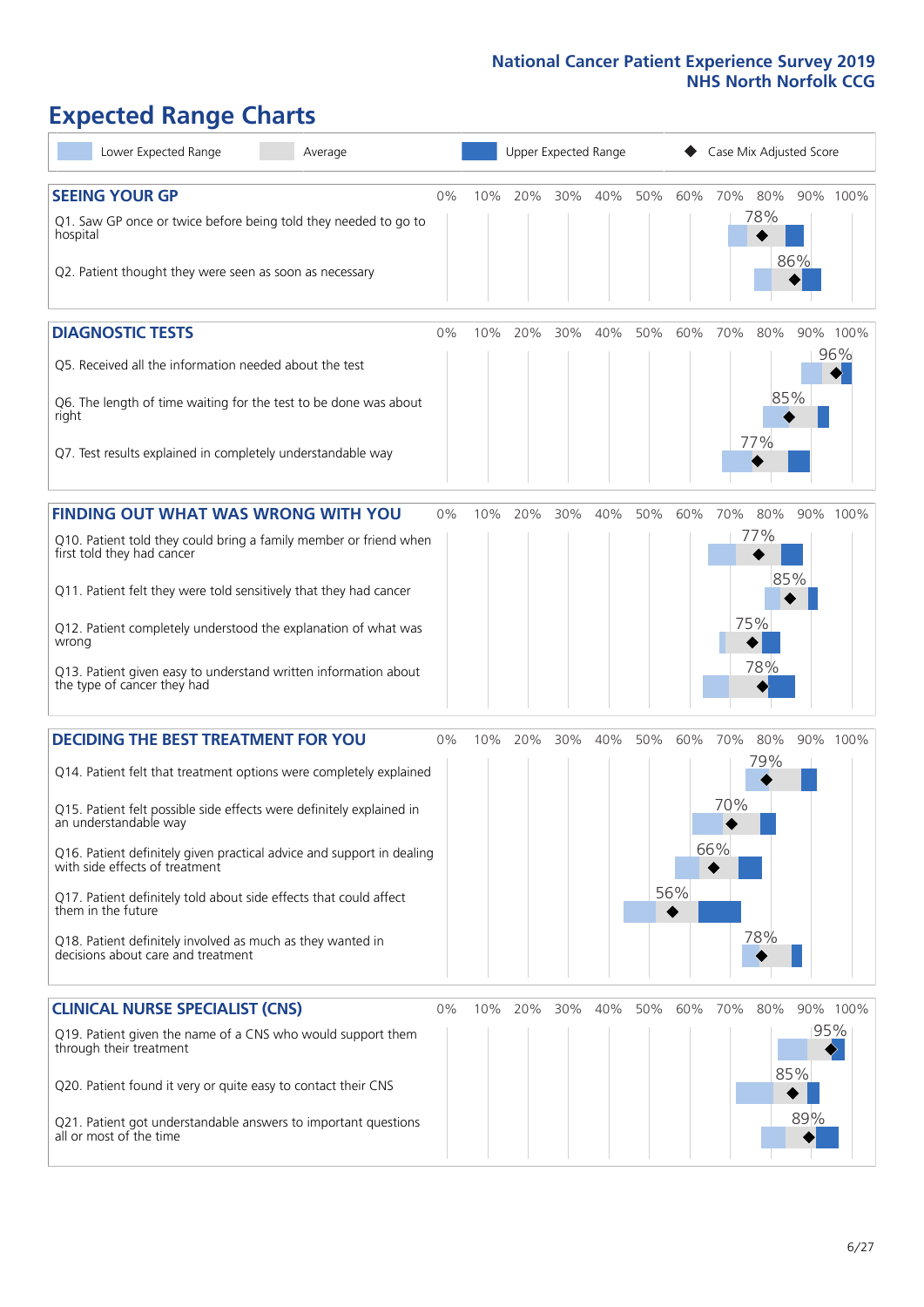# **Expected Range Charts**

| Lower Expected Range<br>Average                                                                                   |    | Upper Expected Range<br>Case Mix Adjusted Score |         |     |     |     |     |     |     |     |          |
|-------------------------------------------------------------------------------------------------------------------|----|-------------------------------------------------|---------|-----|-----|-----|-----|-----|-----|-----|----------|
| <b>SUPPORT FOR PEOPLE WITH CANCER</b><br>Q22. Hospital staff gave information about support or self-help          | 0% | 10%                                             | 20%     | 30% | 40% | 50% | 60% | 70% | 80% | 90% | 90% 100% |
| groups for people with cancer                                                                                     |    |                                                 |         |     |     |     |     |     | 84% |     |          |
| Q23. Hospital staff discussed or gave information about the impact<br>cancer could have on day to day activities  |    |                                                 |         |     |     |     |     |     |     |     |          |
| Q24. Hospital staff gave information on getting financial help or<br>possible benefits                            |    |                                                 |         |     |     |     |     | 67% |     |     |          |
| Q25. Hospital staff told patient they could get free prescriptions                                                |    |                                                 |         |     |     |     |     |     | 80% |     |          |
| <b>OPERATIONS</b>                                                                                                 | 0% | 10%                                             | 20%     | 30% | 40% | 50% | 60% | 70% | 80% |     | 90% 100% |
| Q27. Beforehand, patient had all the information needed about the<br>operation                                    |    |                                                 |         |     |     |     |     |     |     |     | 96%      |
| Q28. Afterwards, staff completely explained how operation had<br>gone in understandable way                       |    |                                                 |         |     |     |     |     |     | 82% |     |          |
| <b>HOSPITAL CARE AS AN INPATIENT</b>                                                                              | 0% |                                                 | 10% 20% | 30% | 40% | 50% | 60% | 70% | 80% |     | 90% 100% |
| Q30. Hospital staff didn't talk in front of patient as if patient wasn't<br>there                                 |    |                                                 |         |     |     |     |     |     | 83% |     |          |
| Q31. Patient had confidence and trust in all doctors treating them                                                |    |                                                 |         |     |     |     |     |     | 84% |     |          |
| Q32. Patient's family or someone close definitely felt able to talk to<br>a doctor                                |    |                                                 |         |     |     |     |     | 70% |     |     |          |
| Q33. Patient had confidence and trust in all the ward nurses<br>treating them                                     |    |                                                 |         |     |     |     | 65% |     |     |     |          |
| Q34. Patient thought there were always or nearly always enough<br>nurses on duty to care for them                 |    |                                                 |         |     |     | 53% |     |     |     |     |          |
| Q35. All hospital staff asked patient what name they prefer to be<br>called by                                    |    |                                                 |         |     |     |     |     | 72% |     |     |          |
| Q36. Patient always given enough privacy when discussing<br>condition or treatment                                |    |                                                 |         |     |     |     |     |     |     | 86% |          |
| Q37. Patient definitely found hospital staff to discuss worries or<br>fears during their inpatient visit          |    |                                                 |         |     |     | 52% |     |     |     |     |          |
| Q38. Hospital staff definitely did everything they could to help<br>control pain                                  |    |                                                 |         |     |     |     |     |     | 79% |     |          |
| Q39. Patient always felt they were treated with respect and dignity<br>while in hospital                          |    |                                                 |         |     |     |     |     |     |     | 90% |          |
| Q40. Patient given clear written information about what should or<br>should not do after leaving hospital         |    |                                                 |         |     |     |     |     |     | 84% |     |          |
| Q41. Hospital staff told patient who to contact if worried about<br>condition or treatment after leaving hospital |    |                                                 |         |     |     |     |     |     |     |     | 96%      |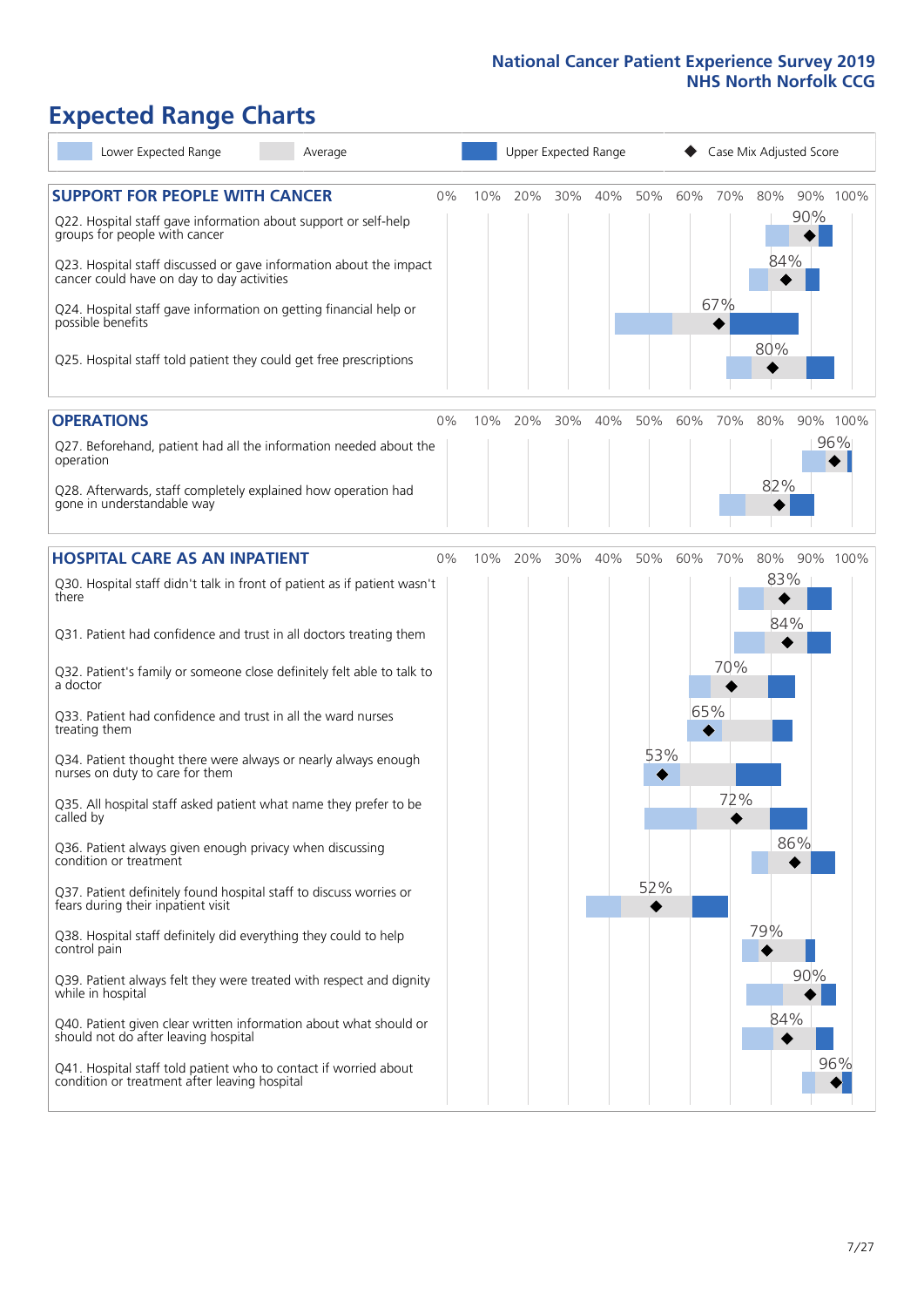# **Expected Range Charts**

| Lower Expected Range<br>Average                                                                                       |    |     |     |        | Upper Expected Range |     |     | Case Mix Adjusted Score |     |     |          |
|-----------------------------------------------------------------------------------------------------------------------|----|-----|-----|--------|----------------------|-----|-----|-------------------------|-----|-----|----------|
| <b>HOSPITAL CARE AS A DAY PATIENT / OUTPATIENT 0%</b>                                                                 |    | 10% | 20% | 30%    | 40%                  | 50% | 60% | 70%                     | 80% |     | 90% 100% |
| Q43. Patient definitely found hospital staff to discuss worries or<br>fears during their outpatient or day case visit |    |     |     |        |                      |     |     |                         | 75% |     |          |
| Q44. Cancer doctor had the right documents at patient's last<br>outpatient appointment                                |    |     |     |        |                      |     |     |                         |     |     | 98%      |
| Q46. Beforehand patient completely had all information needed<br>about radiotherapy treatment                         |    |     |     |        |                      |     |     |                         |     | 90% |          |
| Q47. Patient completely given understandable information about<br>whether radiotherapy was working                    |    |     |     |        |                      |     | 59% |                         |     |     |          |
| Q49. Beforehand patient completely had all information needed<br>about chemotherapy treatment                         |    |     |     |        |                      |     |     |                         |     | 88% |          |
| Q50. Patient given enough information about whether<br>chemotherapy was working in a completely understandable way    |    |     |     |        |                      |     |     | 73%                     |     |     |          |
| <b>HOME CARE AND SUPPORT</b>                                                                                          | 0% | 10% | 20% | 30%    | 40%                  | 50% | 60% | 70%                     | 80% |     | 90% 100% |
| Q51. Hospital staff definitely gave family or someone close all the<br>information needed to help care at home        |    |     |     |        |                      |     | 57% |                         |     |     |          |
| Q52. Patient definitely given enough support from health or social<br>services during treatment                       |    |     |     |        |                      | 48% |     |                         |     |     |          |
| Q53. Patient definitely given enough support from health or social<br>services after treatment                        |    |     |     |        | 39%                  |     |     |                         |     |     |          |
| <b>CARE FROM YOUR GENERAL PRACTICE</b>                                                                                | 0% | 10% | 20% | $30\%$ | 40%                  | 50% | 60% | 70%                     | 80% |     | 90% 100% |
| Q54. GP given enough information about patient's condition and<br>treatment                                           |    |     |     |        |                      |     |     |                         |     |     | 95%      |
| Q55. General practice staff definitely did everything they could to<br>support patient during treatment               |    |     |     |        |                      |     | 59% |                         |     |     |          |
| <b>YOUR OVERALL NHS CARE</b>                                                                                          | 0% | 10% | 20% | 30%    | 40%                  | 50% | 60% | 70%                     | 80% |     | 90% 100% |
| Q56. Different people treating and caring for patient always work<br>well together to give best possible care         |    |     |     |        |                      |     |     |                         | 75% |     |          |
| Q57. Patient given a care plan                                                                                        |    |     |     | 31%    |                      |     |     |                         |     |     |          |
| Q58. Overall the administration of care was good or very good                                                         |    |     |     |        |                      |     |     |                         |     | 89% |          |
| Q59. Patient felt length of time for attending clinics and<br>appointments for cancer was about right                 |    |     |     |        |                      |     |     | 72%                     |     |     |          |
| Q60. Someone discussed with patient whether they would like to<br>take part in cancer research                        |    |     |     | 29%    |                      |     |     |                         |     |     |          |
|                                                                                                                       | 0  |     | 2   | 3      | 4                    | 5   | 6   |                         | 8   | 9   | 10       |
| Q61. Patient's average rating of care scored from very poor to very<br>good                                           |    |     |     |        |                      |     |     |                         |     | 8.8 |          |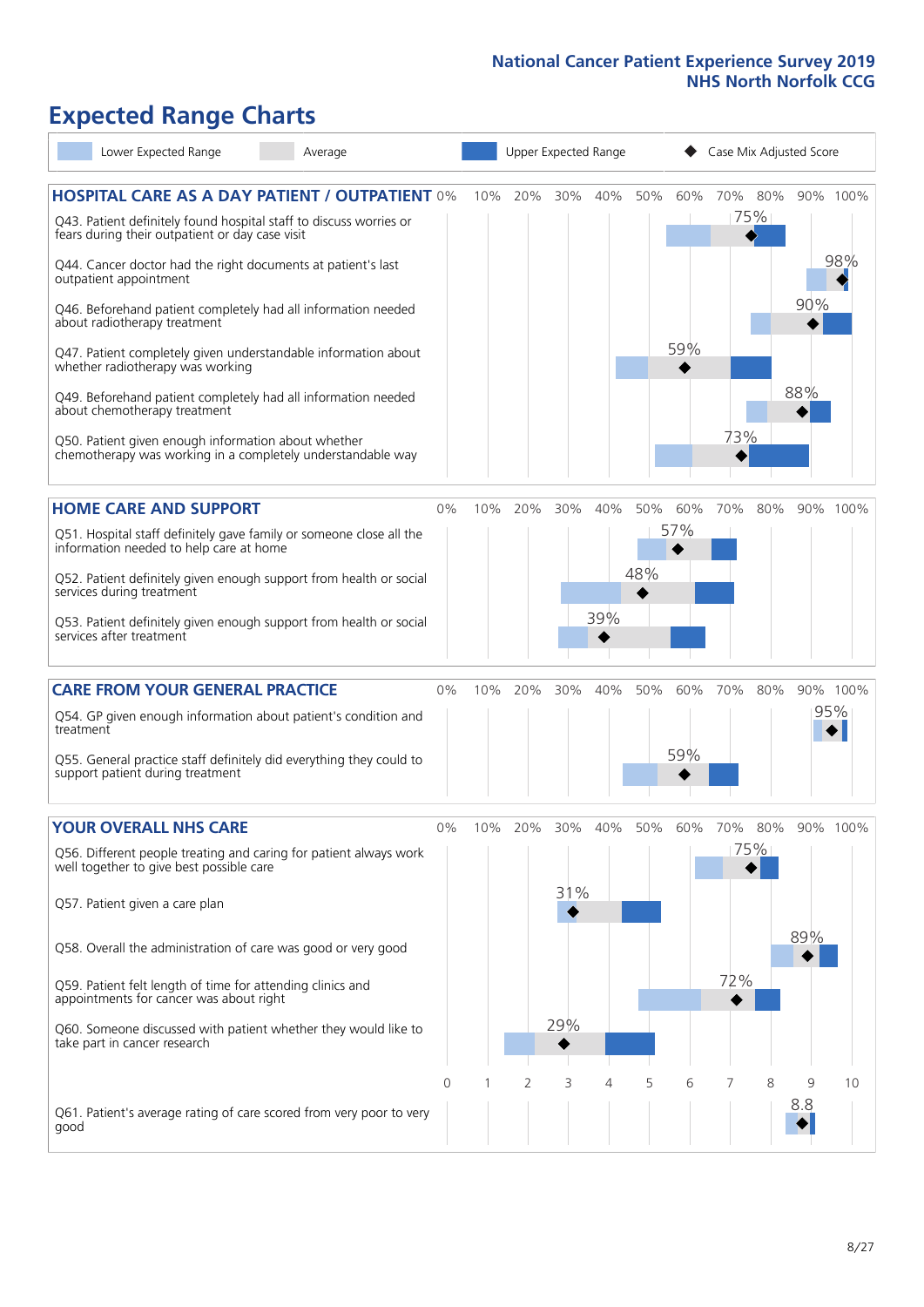# **Comparability Tables**

\* Indicates where a score has been suppressed because there are less than 21 responses.

\*\* No score available for 2018.

 $\triangle$  or  $\nabla$ 

Change 2018-2019: Indicates where 2019 score is significantly higher or lower than 2018 score Change Overall: Indicates significant change overall (2015, 2016, 2017, 2018 and 2019).

Adjusted Score below Lower Expected Range Adjusted Score between Upper and Lower Expected Ranges Adjusted Score above Upper Expected Range

|                                                                             |           |               | Unadjusted Scores |               |                                                  |         |               | Case Mix Adjusted Scores            |                |                   |
|-----------------------------------------------------------------------------|-----------|---------------|-------------------|---------------|--------------------------------------------------|---------|---------------|-------------------------------------|----------------|-------------------|
|                                                                             | 2018<br>n | 2018<br>Score | 2019<br>n         | 2019<br>Score | $\sqrt{(\text{Change})}$ Change<br>2018-<br>2019 | Overall | 2019<br>Score | Lower<br>Expected Expected<br>Range | Upper<br>Range | National<br>Score |
| <b>SEEING YOUR GP</b>                                                       |           |               |                   |               |                                                  |         |               |                                     |                |                   |
| Q1. Saw GP once or twice before being told they needed to go<br>to hospital | 242       | 77%           | 285               | 79%           |                                                  |         | 78%           | 74%                                 | 84%            | 79%               |
| Q2. Patient thought they were seen as soon as necessary                     | 326       | 86%           | 367               | 86%           |                                                  |         | 86%           | 80%                                 | 88%            | 84%               |
| <b>DIAGNOSTIC TESTS</b>                                                     |           |               |                   |               |                                                  |         |               |                                     |                |                   |

| O5. Received all the information needed about the test                    | $**$ | **  | 324 | 96% |  | 96% | 93% | 97% | 95% |
|---------------------------------------------------------------------------|------|-----|-----|-----|--|-----|-----|-----|-----|
| Q6. The length of time waiting for the test to be done was<br>about right | 292  | 89% | 332 | 84% |  | 85% | 85% | 92% | 88% |
| Q7. Test results explained in completely understandable way               | 291  | 80% | 330 | 77% |  | 77% | 76% | 84% | 80% |

| <b>FINDING OUT WHAT WAS WRONG WITH YOU</b>                                                      |     |     |     |     |     |     |     |     |
|-------------------------------------------------------------------------------------------------|-----|-----|-----|-----|-----|-----|-----|-----|
| Q10. Patient told they could bring a family member or friend<br>when first told they had cancer | 302 | 73% | 338 | 77% | 77% | 71% | 83% | 77% |
| Q11. Patient felt they were told sensitively that they had cancer                               | 328 | 87% | 376 | 85% | 85% | 82% | 89% | 86% |
| Q12. Patient completely understood the explanation of what<br>was wrong                         | 331 | 76% | 372 | 77% | 75% | 69% | 78% | 73% |
| Q13. Patient given easy to understand written information<br>about the type of cancer they had  | 288 | 74% | 317 | 78% | 78% | 70% | 79% | 74% |

| <b>DECIDING THE BEST TREATMENT FOR YOU</b>                                                              |      |     |     |     |  |     |     |     |     |
|---------------------------------------------------------------------------------------------------------|------|-----|-----|-----|--|-----|-----|-----|-----|
| Q14. Patient felt that treatment options were completely<br>explained                                   | 287  | 83% | 329 | 79% |  | 79% | 79% | 87% | 83% |
| Q15. Patient felt possible side effects were definitely explained<br>in an understandable way           | 318  | 70% | 361 | 70% |  | 70% | 68% | 77% | 73% |
| Q16. Patient definitely given practical advice and support in<br>dealing with side effects of treatment | 316  | 64% | 356 | 66% |  | 66% | 62% | 72% | 67% |
| Q17. Patient definitely told about side effects that could affect<br>them in the future                 | 293  | 51% | 339 | 56% |  | 56% | 51% | 62% | 57% |
| Q18. Patient definitely involved as much as they wanted in<br>decisions about care and treatment        | $**$ | **  | 371 | 78% |  | 78% | 77% | 85% | 81% |

| <b>CLINICAL NURSE SPECIALIST (CNS)</b>                                                    |     |     |     |     |  |     |     |     |     |
|-------------------------------------------------------------------------------------------|-----|-----|-----|-----|--|-----|-----|-----|-----|
| Q19. Patient given the name of a CNS who would support them<br>through their treatment    | 323 | 94% | 364 | 95% |  | 95% | 89% | 95% | 92% |
| Q20. Patient found it very or quite easy to contact their CNS                             | 267 | 86% | 312 | 86% |  | 85% | 81% | 89% | 85% |
| Q21. Patient got understandable answers to important<br>questions all or most of the time | 259 | 89% | 295 | 89% |  | 89% | 84% | 91% | 87% |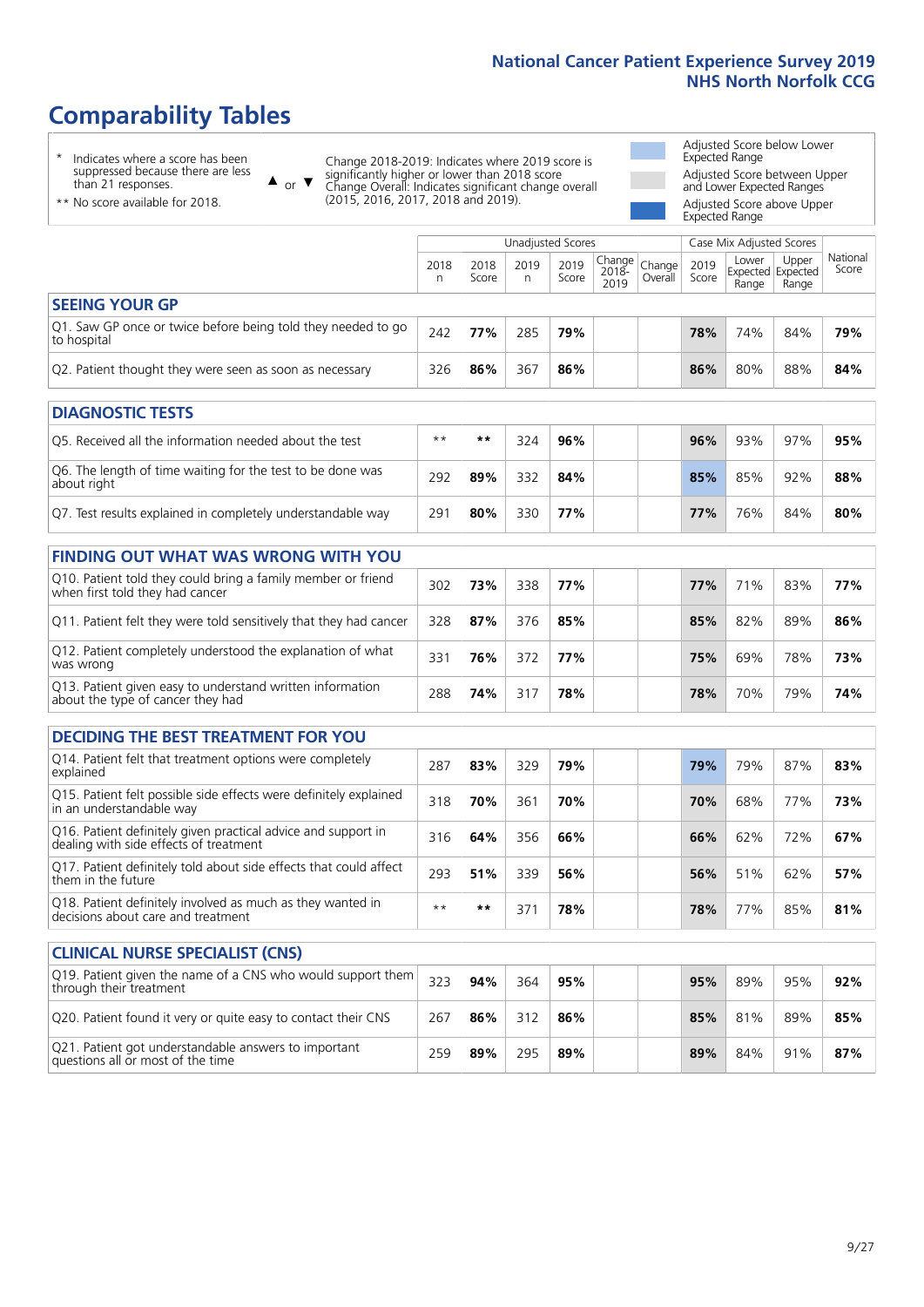# **Comparability Tables**

\* Indicates where a score has been suppressed because there are less than 21 responses.

\*\* No score available for 2018.

 $\triangle$  or  $\nabla$ 

Change 2018-2019: Indicates where 2019 score is significantly higher or lower than 2018 score Change Overall: Indicates significant change overall (2015, 2016, 2017, 2018 and 2019).

Adjusted Score below Lower Expected Range Adjusted Score between Upper and Lower Expected Ranges Adjusted Score above Upper Expected Range

|                                                                                                                   |              |               | <b>Unadjusted Scores</b> |               |                         |                   |               | Case Mix Adjusted Scores |                                     |                   |
|-------------------------------------------------------------------------------------------------------------------|--------------|---------------|--------------------------|---------------|-------------------------|-------------------|---------------|--------------------------|-------------------------------------|-------------------|
|                                                                                                                   | 2018<br>n    | 2018<br>Score | 2019<br>n                | 2019<br>Score | Change<br>2018-<br>2019 | Change<br>Overall | 2019<br>Score | Lower<br>Range           | Upper<br>Expected Expected<br>Range | National<br>Score |
| <b>SUPPORT FOR PEOPLE WITH CANCER</b>                                                                             |              |               |                          |               |                         |                   |               |                          |                                     |                   |
| Q22. Hospital staff gave information about support or self-help<br>groups for people with cancer                  | 269          | 88%           | 306                      | 89%           |                         |                   | 90%           | 84%                      | 92%                                 | 88%               |
| Q23. Hospital staff discussed or gave information about the<br>impact cancer could have on day to day activities  | 225          | 81%           | 236                      | 83%           |                         |                   | 84%           | 79%                      | 89%                                 | 84%               |
| Q24. Hospital staff gave information on getting financial help or<br>possible benefits                            | 164          | 64%           | 190                      | 67%           |                         |                   | 67%           | 56%                      | 70%                                 | 63%               |
| Q25. Hospital staff told patient they could get free prescriptions                                                | 122          | 80%           | 123                      | 81%           |                         |                   | 80%           | 75%                      | 89%                                 | 82%               |
| <b>OPERATIONS</b>                                                                                                 |              |               |                          |               |                         |                   |               |                          |                                     |                   |
| Q27. Beforehand, patient had all the information needed about<br>the operation                                    | 183          | 95%           | 204                      | 96%           |                         |                   | 96%           | 94%                      | 99%                                 | 96%               |
| Q28. Afterwards, staff completely explained how operation had<br>gone in understandable way                       | 182          | 82%           | 204                      | 82%           |                         |                   | 82%           | 74%                      | 85%                                 | 79%               |
| <b>HOSPITAL CARE AS AN INPATIENT</b>                                                                              |              |               |                          |               |                         |                   |               |                          |                                     |                   |
| Q30. Hospital staff didn't talk in front of patient as if patient<br>wasn't there                                 | $* *$        | **            | 184                      | 84%           |                         |                   | 83%           | 78%                      | 89%                                 | 84%               |
| Q31. Patient had confidence and trust in all doctors treating<br>them                                             | $\star\star$ | **            | 185                      | 85%           |                         |                   | 84%           | 78%                      | 89%                                 | 84%               |
| Q32. Patient's family or someone close definitely felt able to talk<br>to a doctor                                | $**$         | **            | 153                      | 71%           |                         |                   | 70%           | 65%                      | 79%                                 | 72%               |
| Q33. Patient had confidence and trust in all the ward nurses<br>treating them                                     | $**$         | **            | 186                      | 66%           |                         |                   | 65%           | 68%                      | 80%                                 | 74%               |
| Q34. Patient thought there were always or nearly always<br>enough nurses on duty to care for them                 | $**$         | **            | 184                      | 55%           |                         |                   | 53%           | 57%                      | 71%                                 | 64%               |
| Q35. All hospital staff asked patient what name they prefer to<br>be called by                                    | $**$         | **            | 182                      | 73%           |                         |                   | 72%           | 62%                      | 80%                                 | 71%               |
| Q36. Patient always given enough privacy when discussing<br>condition or treatment                                | $**$         | **            | 184                      | 86%           |                         |                   | 86%           | 79%                      | 90%                                 | 85%               |
| Q37. Patient definitely found hospital staff to discuss worries or<br>fears during their inpatient visit          | $**$         | **            | 123                      | 52%           |                         |                   | 52%           | 43%                      | 61%                                 | 52%               |
| Q38. Hospital staff definitely did everything they could to help<br>control pain                                  | $\star\star$ | $***$         | 162                      | 80%           |                         |                   | 79%           | 77%                      | 89%                                 | 83%               |
| Q39. Patient always felt they were treated with respect and<br>dignity while in hospital                          | $\star\star$ | **            | 185                      | 90%           |                         |                   | 90%           | 83%                      | 92%                                 | 88%               |
| Q40. Patient given clear written information about what should<br>or should not do after leaving hospital         | $**$         | **            | 171                      | 84%           |                         |                   | 84%           | 81%                      | 91%                                 | 86%               |
| Q41. Hospital staff told patient who to contact if worried about<br>condition or treatment after leaving hospital | $**$         | **            | 178                      | 96%           |                         |                   | 96%           | 91%                      | 98%                                 | 94%               |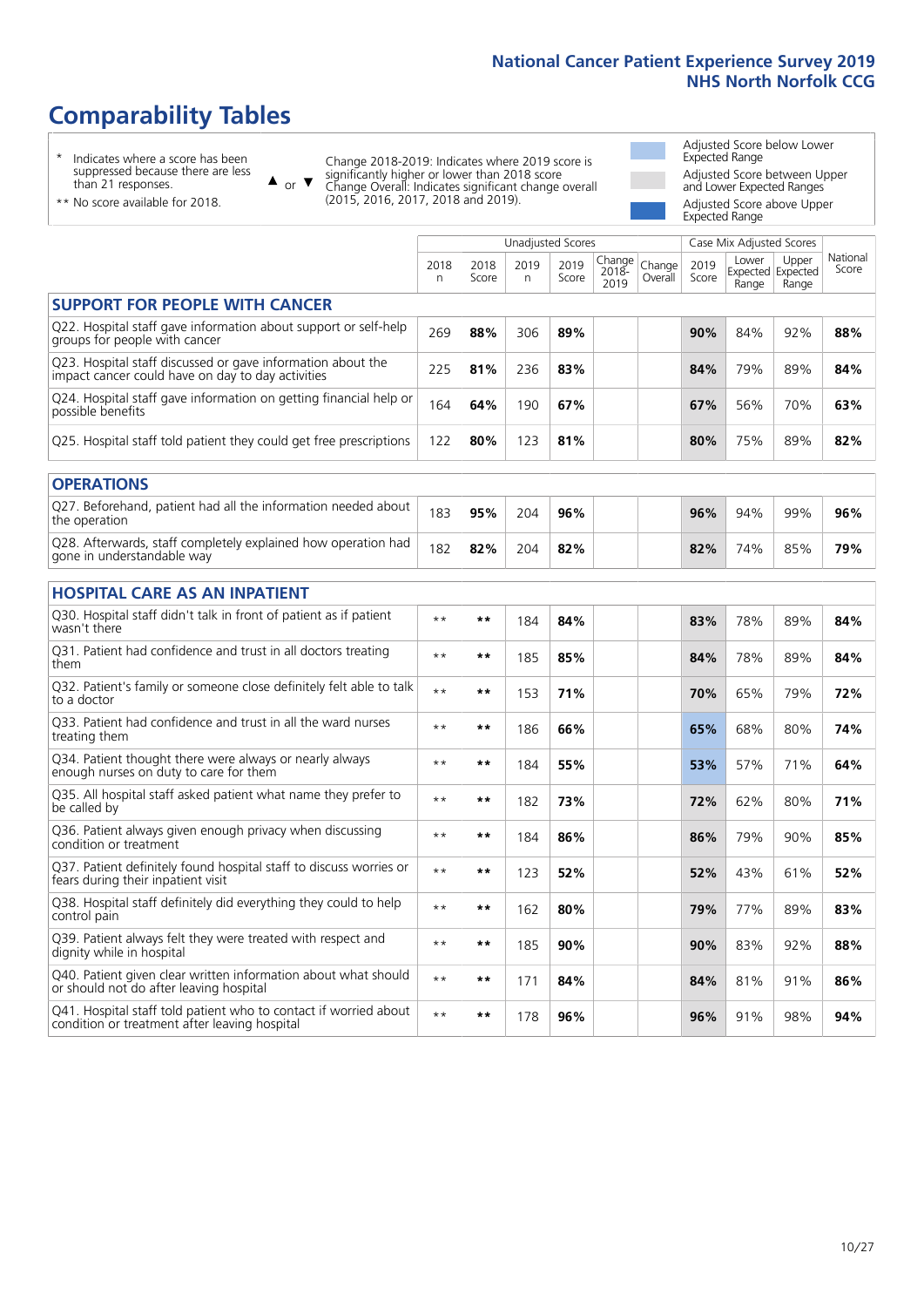# **Comparability Tables**

\* Indicates where a score has been suppressed because there are less than 21 responses.

\*\* No score available for 2018.

 $\triangle$  or  $\nabla$ 

Change 2018-2019: Indicates where 2019 score is significantly higher or lower than 2018 score Change Overall: Indicates significant change overall (2015, 2016, 2017, 2018 and 2019).

Adjusted Score below Lower Expected Range Adjusted Score between Upper and Lower Expected Ranges Adjusted Score above Upper Expected Range

|                                                                                                                       |           |               | <b>Unadjusted Scores</b> |               |                         |                   |               | Case Mix Adjusted Scores |                                     |                   |
|-----------------------------------------------------------------------------------------------------------------------|-----------|---------------|--------------------------|---------------|-------------------------|-------------------|---------------|--------------------------|-------------------------------------|-------------------|
|                                                                                                                       | 2018<br>n | 2018<br>Score | 2019<br>n                | 2019<br>Score | Change<br>2018-<br>2019 | Change<br>Overall | 2019<br>Score | Lower<br>Range           | Upper<br>Expected Expected<br>Range | National<br>Score |
| <b>HOSPITAL CARE AS A DAY PATIENT / OUTPATIENT</b>                                                                    |           |               |                          |               |                         |                   |               |                          |                                     |                   |
| Q43. Patient definitely found hospital staff to discuss worries or<br>fears during their outpatient or day case visit | 244       | 74%           | 278                      | 76%           |                         |                   | 75%           | 65%                      | 76%                                 | 71%               |
| Q44. Cancer doctor had the right documents at patient's last<br>outpatient appointment                                | 285       | 95%           | 324                      | 98%           |                         |                   | 98%           | 94%                      | 98%                                 | 96%               |
| Q46. Beforehand patient completely had all information needed<br>about radiotherapy treatment                         | 71        | 89%           | 108                      | 91%           |                         |                   | 90%           | 80%                      | 93%                                 | 86%               |
| Q47. Patient completely given understandable information<br>about whether radiotherapy was working                    | 66        | 50%           | 89                       | 58%           |                         |                   | 59%           | 50%                      | 70%                                 | 60%               |
| Q49. Beforehand patient completely had all information needed<br>about chemotherapy treatment                         | 154       | 86%           | 183                      | 88%           |                         |                   | 88%           | 79%                      | 90%                                 | 84%               |
| Q50. Patient given enough information about whether<br>chemotherapy was working in a completely understandable way    | 144       | 58%           | 173                      | 72%           |                         |                   | 73%           | 61%                      | 75%                                 | 68%               |
| <b>HOME CARE AND SUPPORT</b>                                                                                          |           |               |                          |               |                         |                   |               |                          |                                     |                   |
| Q51. Hospital staff definitely gave family or someone close all<br>the information needed to help care at home        | 262       | 57%           | 297                      | 57%           |                         |                   | 57%           | 54%                      | 65%                                 | 60%               |
| Q52. Patient definitely given enough support from health or<br>social services during treatment                       | 133       | 44%           | 161                      | 48%           |                         |                   | 48%           | 43%                      | 61%                                 | 52%               |
| Q53. Patient definitely given enough support from health or<br>social services after treatment                        | 78        | 40%           | 92                       | 40%           |                         |                   | 39%           | 35%                      | 55%                                 | 45%               |
| <b>CARE FROM YOUR GENERAL PRACTICE</b>                                                                                |           |               |                          |               |                         |                   |               |                          |                                     |                   |
| Q54. GP given enough information about patient's condition<br>and treatment                                           | 262       | 92%           | 281                      | 95%           |                         |                   | 95%           | 93%                      | 98%                                 | 95%               |
| Q55. General practice staff definitely did everything they could<br>to support patient during treatment               | 220       | 65%           | 244                      | 59%           |                         |                   | 59%           | 52%                      | 65%                                 | 58%               |
| YOUR OVERALL NHS CARE                                                                                                 |           |               |                          |               |                         |                   |               |                          |                                     |                   |
| Q56. Different people treating and caring for patient always                                                          | $* *$     | $***$         |                          |               |                         |                   |               |                          |                                     |                   |
| work well together to give best possible care                                                                         |           |               | 353                      | 76%           |                         |                   | 75%           | 68%                      | 77%                                 | 73%               |
| Q57. Patient given a care plan                                                                                        | 248       | 28%           | 295                      | 31%           |                         |                   | 31%           | 32%                      | 43%                                 | 38%               |
| Q58. Overall the administration of care was good or very good                                                         | 332       | 85%           | 363                      | 89%           |                         |                   | 89%           | 85%                      | 92%                                 | 89%               |
| Q59. Patient felt length of time for attending clinics and<br>appointments for cancer was about right                 | 330       | 74%           | 368                      | 72%           |                         |                   | 72%           | 63%                      | 76%                                 | 69%               |
| Q60. Someone discussed with patient whether they would like<br>to take part in cancer research                        | 321       | 34%           | 341                      | 28%           |                         |                   | 29%           | 22%                      | 39%                                 | 30%               |
| Q61. Patient's average rating of care scored from very poor to<br>very good                                           | 327       | 8.9           | 363                      | 8.8           |                         |                   | 8.8           | 8.7                      | 9.0                                 | 8.8               |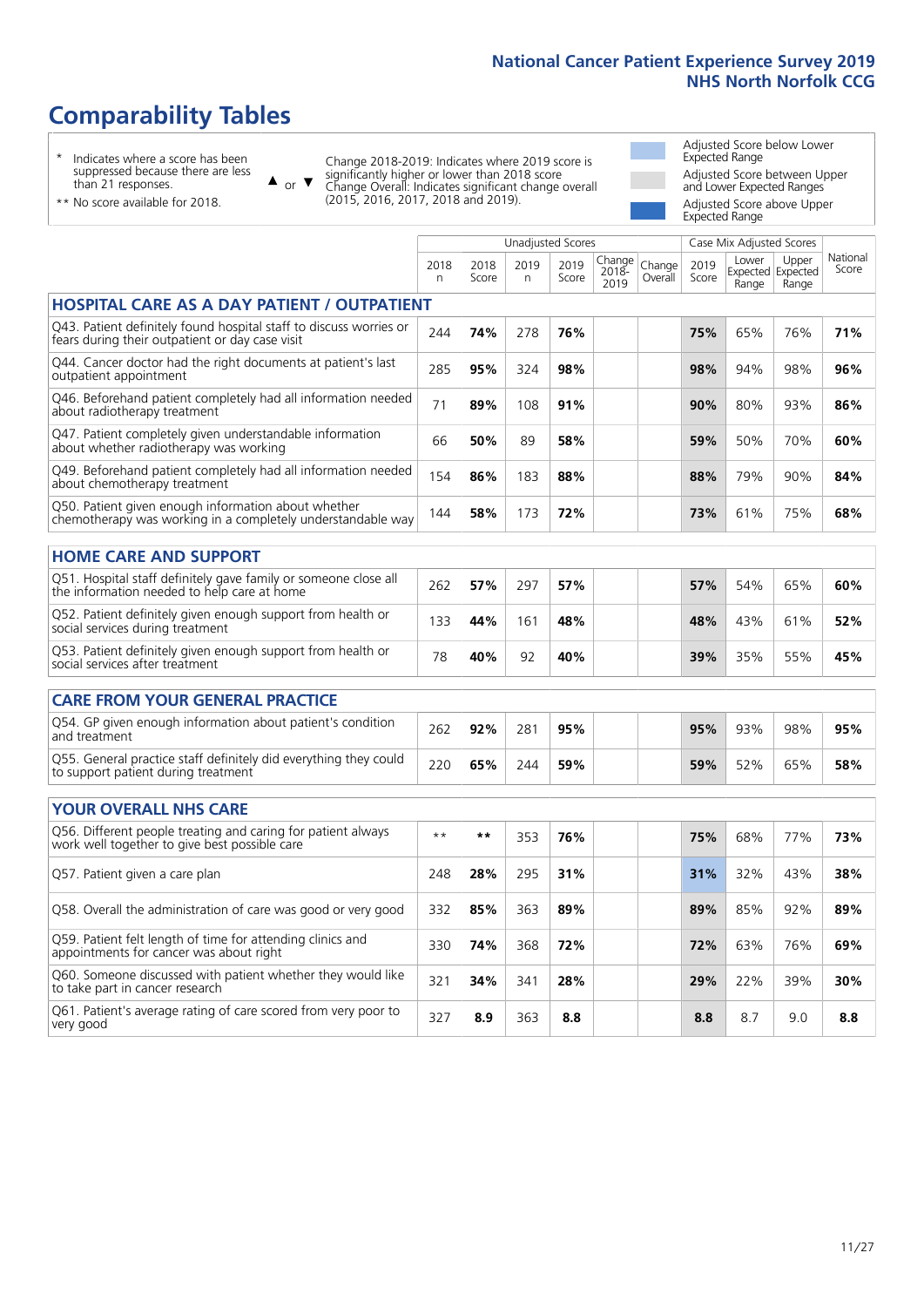- \* Indicates where a score has been suppressed because there are less than 21 responses.
- n.a. Indicates that there were no respondents for that tumour group.

| <b>SEEING YOUR GP</b>                           |            |         |               |                 |                   |                |                  |      | Tumour Group |         |         |                 |                                                 |             |                |
|-------------------------------------------------|------------|---------|---------------|-----------------|-------------------|----------------|------------------|------|--------------|---------|---------|-----------------|-------------------------------------------------|-------------|----------------|
|                                                 |            | Brain   | <b>Breast</b> | Colorectal      | ত<br>Gynaecologic | Haematological | Head and<br>Neck | Lung | Prostate     | Sarcoma | Skin    | Upper<br>Gastro | $\sigma$<br>Jrologica                           | Other       | All<br>Cancers |
| Q1. Saw GP once or twice before being told they | <b>CCG</b> | $\star$ |               | 95% 81%         |                   | 69%            | $\ast$           |      | 76% 73%      |         | $\star$ |                 |                                                 | 86% 76% 79% |                |
| needed to go to hospital                        | National   | 59%     |               | 94% 75% 77%     |                   |                |                  |      |              |         |         |                 | 67% 79% 71% 82% 71% 90% 74% 83% 74% 79%         |             |                |
| Q2. Patient thought they were seen as soon as   | <b>CCG</b> | $\star$ |               | 91% 95% 82% 93% |                   |                | $\star$          |      | 83% 83%      |         | $\star$ |                 |                                                 | 89% 80% 86% |                |
| necessary                                       | National   | 79%     |               |                 |                   |                |                  |      |              |         |         |                 | 89% 83% 81% 82% 81% 84% 86% 69% 85% 79% 85% 79% |             | 84%            |

#### **DIAGNOSTIC TESTS** Tumour Group

|                                                   |                                                                  | Brain<br>CNS | <b>Breast</b> | olorectal<br>LGT<br>$\cup$ | $\overline{\sigma}$<br>Gynaecologic | Haematologica       | Head and<br>Neck | <b>Dung</b> | Prostate | Sarcoma | Skin     | Upper<br>Gastro | Irological                                              | Other       | All<br>Cancers |
|---------------------------------------------------|------------------------------------------------------------------|--------------|---------------|----------------------------|-------------------------------------|---------------------|------------------|-------------|----------|---------|----------|-----------------|---------------------------------------------------------|-------------|----------------|
| Q5. Received all the information needed about     | CCG                                                              | $\star$      |               |                            |                                     | 98% 92% 100% 100%   | $\ast$           |             | 95% 92%  |         | $\star$  |                 | 100% 98% 96%                                            |             |                |
| the test                                          | National                                                         | 93%          |               | 95% 95%                    |                                     | 93% 95% 93% 95% 95% |                  |             |          | 93%     | $ 96\% $ |                 | 95% 95% 95% 95%                                         |             |                |
| Q6. The length of time waiting for the test to be | <b>CCG</b>                                                       | $\star$      |               | 83% 98%                    |                                     | 86% 96%             | $\star$          |             | 77% 68%  |         | $\star$  | $\star$         |                                                         | 81% 81% 84% |                |
| done was about right                              | National                                                         |              |               |                            |                                     |                     |                  |             |          |         |          |                 | 84% 91% 88% 86% 89% 88% 87% 87% 81% 87% 84% 87% 86% 88% |             |                |
| Q7. Test results explained in completely          | <b>CCG</b>                                                       | $\star$      |               | 83% 80%                    | $\star$                             | 86%                 | $\star$          | 73%         | 58%      | $\star$ | $\star$  | $\star$         |                                                         |             | 66% 84% 77%    |
| understandable way                                | National 71% 83% 82% 77% 77% 79% 80% 80% 78% 84% 75% 80% 76% 80% |              |               |                            |                                     |                     |                  |             |          |         |          |                 |                                                         |             |                |

| <b>FINDING OUT WHAT WAS WRONG WITH YOU</b>        |          |         |               |                       |                |               |                  |                 | Tumour Group |         |         |                 |            |             |                |
|---------------------------------------------------|----------|---------|---------------|-----------------------|----------------|---------------|------------------|-----------------|--------------|---------|---------|-----------------|------------|-------------|----------------|
|                                                   |          | Brain   | <b>Breast</b> | olorectal<br>LGT<br>Ū | Gynaecological | Haematologica | Head and<br>Neck | Lung            | Prostate     | Sarcoma | Skin    | Upper<br>Gastro | Irological | Other       | All<br>Cancers |
| Q10. Patient told they could bring a family       | CCG      | $\star$ | 92%           | 93%                   |                | 66%           | $\star$          | 82%             | 63%          | $\star$ | $\star$ | $\star$         |            | 77% 72% 77% |                |
| member or friend when first told they had cancer  | National | 85%     | 82%           | 82%                   | 71%            | 71%           | 71%              | 77%             | 79%          | 73%     | 69%     | 76%             | 73%        | 75%         | 77%            |
| Q11. Patient felt they were told sensitively that | CCG      | $\star$ | 87%           | 91%                   | 86%            | 88%           | $\star$          | 83% 76%         |              | $\ast$  | $\star$ | 86%             | 76%        | 90%         | 85%            |
| they had cancer                                   | National | 79%     |               |                       | 89% 87% 82%    | 84% 87%       |                  | 83% 86%         |              | 84%     |         | 89% 81%         |            | 84% 83%     | 86%            |
| Q12. Patient completely understood the            | CCG      | $\star$ |               | 87% 84% 82%           |                | 66%           | $\star$          | 63% 73%         |              | $\ast$  | $\star$ |                 |            | 62% 75% 77% |                |
| explanation of what was wrong                     | National | 66%     | 77%           | 79%                   | 73%            | 60%           | 78%              | 76% 79%         |              | 67%     | 80%     | 70%             | 77%        | 70%         | 73%            |
| Q13. Patient given easy to understand written     | CCG      | $\star$ | 88% 84%       |                       |                | 85%           | $\star$          |                 | 73% 72%      | $\ast$  | $\star$ | $\star$         |            | 70% 74%     | 78%            |
| information about the type of cancer they had     | National | 66%     | 78%           | 73%                   | 71%            | 76%           | 69%              | 67% 83% 67% 84% |              |         |         | 67%             | 74%        | 65%         | 74%            |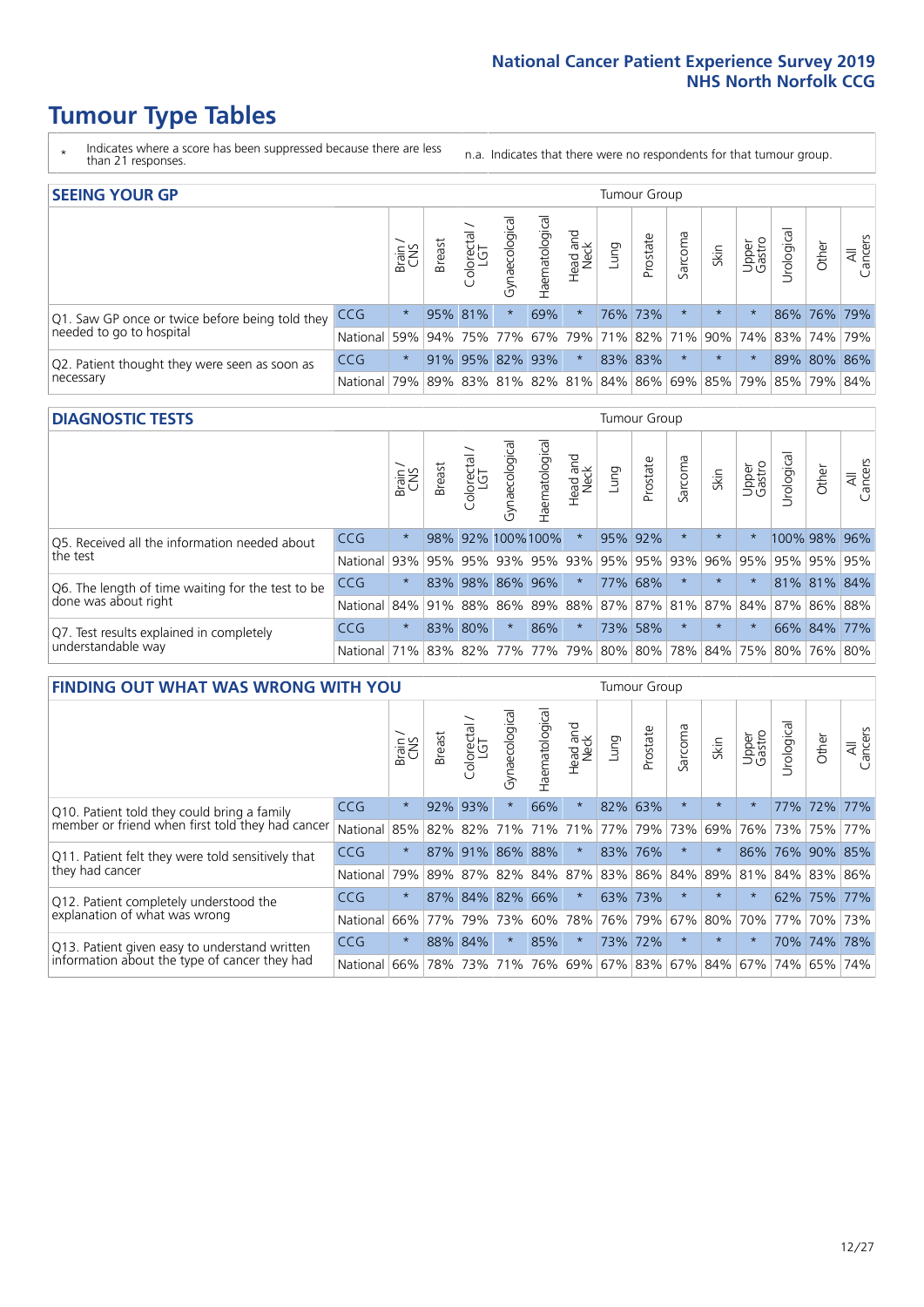- \* Indicates where a score has been suppressed because there are less than 21 responses.
- n.a. Indicates that there were no respondents for that tumour group.

|                                                    | <b>DECIDING THE BEST TREATMENT FOR YOU</b> |         |               |                             |                |                |                  |         |          | <b>Tumour Group</b> |                                     |                 |            |             |                |
|----------------------------------------------------|--------------------------------------------|---------|---------------|-----------------------------|----------------|----------------|------------------|---------|----------|---------------------|-------------------------------------|-----------------|------------|-------------|----------------|
|                                                    |                                            | Brain   | <b>Breast</b> | blorectal.<br>LGT<br>$\cup$ | Gynaecological | Haematological | Head and<br>Neck | Lung    | Prostate | Sarcoma             | Skin                                | Upper<br>Gastro | Jrological | Other       | All<br>Cancers |
| Q14. Patient felt that treatment options were      | CCG                                        | $\star$ | 82%           | 92%                         | $\star$        | 86%            | $\star$          | $\star$ | 67%      | $\star$             | $\star$                             | $\star$         | 61%        | 79%         | 79%            |
| completely explained                               | National                                   | 85%     | 85%           | 85%                         | 85%            | 82%            | 87%              |         | 84% 83%  | 83%                 | 89%                                 | 81%             |            | 83% 79% 83% |                |
| Q15. Patient felt possible side effects were       | <b>CCG</b>                                 | $\star$ | 77%           | 67%                         | 81%            | 73%            | $\star$          |         | 67% 66%  | $\star$             |                                     | $\star$         |            | 65% 65%     | 170%           |
| definitely explained in an understandable way      | National                                   | 69%     | 74%           | 76%                         | 75%            | 69%            | 73%              |         | 74% 73%  | 73%                 | 77%                                 | 72%             | 71%        | 70%         | 73%            |
| Q16. Patient definitely given practical advice and | <b>CCG</b>                                 | $\star$ | 80%           | 67%                         | 77%            | 58%            | $\star$          |         | 59% 68%  | $^\star$            |                                     | $\star$         |            | 47% 67%     | 66%            |
| support in dealing with side effects of treatment  | National                                   | 63%     | 70%           | 70%                         | 69%            | 65%            | 70%              | 69%     | 65%      | 66%                 | 71%                                 | 66%             |            | 63% 64%     | 67%            |
| Q17. Patient definitely told about side effects    | CCG                                        | $\star$ | 64%           | 67%                         |                | 55%            | $\star$          | $\star$ | 61%      | $\star$             | $\star$                             | $\star$         |            | 44% 46%     | 56%            |
| that could affect them in the future               | National                                   | 62%     | 57%           | 59%                         | 56%            | 51%            | 64%              | 56%     | 66%      | 54%                 | 66%                                 | 53%             |            | 56% 52%     | 57%            |
| Q18. Patient definitely involved as much as they   | CCG                                        | $\star$ | 85%           |                             | 79% 91% 83%    |                | $\star$          |         | 79% 73%  | $\star$             | $\star$                             | $\star$         | 59%        | 78% 78%     |                |
| wanted in decisions about care and treatment       | National                                   | 79%     |               |                             |                |                |                  |         |          |                     | 81% 83% 81% 80% 81% 81% 84% 81% 87% | 79%             |            | 79% 78% 81% |                |

#### **CLINICAL NURSE SPECIALIST (CNS)** Tumour Group

|                                             |          | Brain   | <b>Breast</b> | Colorectal<br>LGT | Gynaecologica   | శా<br>aematologi | Head and<br>Neck | Lung        | Prostate | Sarcoma | Skin            | Upper<br>Gastro | rological                       | Other           | All<br>Cancers |
|---------------------------------------------|----------|---------|---------------|-------------------|-----------------|------------------|------------------|-------------|----------|---------|-----------------|-----------------|---------------------------------|-----------------|----------------|
| Q19. Patient given the name of a CNS who    | CCG      | $\star$ | 98%           |                   | 98% 100% 92%    |                  | $\star$          | 96% 93%     |          | $\star$ |                 |                 |                                 | 95% 84% 94% 95% |                |
| would support them through their treatment  | National | 95%     | 95%           | 92%               | 95%             | 92%              | 91%              |             |          |         | 94% 91% 91% 91% | 93%             | 85%                             | 89%             | 92%            |
| Q20. Patient found it very or quite easy to | CCG      | $\star$ |               | 89% 82%           |                 | 88%              | $\star$          |             | 76% 64%  |         | $\star$         | $\star$         | 91%                             | 89%             | 86%            |
| contact their CNS                           | National |         |               |                   | 86% 84% 88% 85% | 87%              |                  | 86% 86% 80% |          |         |                 | 86% 90% 85%     |                                 | 83% 83%         | 85%            |
| Q21. Patient got understandable answers to  | CCG      | $\star$ | 86%           | 94%               |                 | 97%              | $\star$          | $\star$     | 75%      | $\star$ | $\star$         | $\star$         |                                 | 88% 91%         | 89%            |
| important questions all or most of the time | National |         |               |                   | 82% 87% 89% 86% |                  |                  |             |          |         |                 |                 | 89% 88% 86% 87% 87% 93% 86% 87% | 86%             | 87%            |

| <b>SUPPORT FOR PEOPLE WITH CANCER</b>                                                             |            |         |               |                             |                |                |                         |             | Tumour Group |              |         |                 |            |         |                |
|---------------------------------------------------------------------------------------------------|------------|---------|---------------|-----------------------------|----------------|----------------|-------------------------|-------------|--------------|--------------|---------|-----------------|------------|---------|----------------|
|                                                                                                   |            | Brain   | <b>Breast</b> | blorectal.<br>LGT<br>$\cup$ | Gynaecological | Haematological | ead and<br>Neck<br>Head | <b>Dung</b> | Prostate     | arcoma<br>vĀ | Skin    | Upper<br>Gastro | Urological | Other   | All<br>Cancers |
| Q22. Hospital staff gave information about<br>support or self-help groups for people with         | CCG        | $\star$ | 95%           | 89%                         | $\star$        | 96%            | $\star$                 | 82%         | 85%          | $\star$      | $\star$ | $\star$         | 65%        | 90%     | 89%            |
| cancer                                                                                            | National   | 92%     | 92%           | 88%                         | 87%            | 86%            | 88%                     | 87%         | 91%          | 86%          | 90%     | 88%             | 81%        | 83%     | 88%            |
| Q23. Hospital staff discussed or gave information<br>about the impact cancer could have on day to | <b>CCG</b> | $\star$ | 98%           | 86%                         | $\star$        | 88%            | $\star$                 | $\star$     | 68%          | 大            | $\star$ | $\star$         | $\star$    | 79%     | 83%            |
| day activities                                                                                    | National   | 84%     |               | 86% 85%                     | 82%            | 84%            | 84%                     | 83%         | 88%          | 81%          | 86%     | 83%             | 78%        | 79%     | 84%            |
| Q24. Hospital staff gave information on getting                                                   | <b>CCG</b> | $\star$ | 85%           | $\star$                     | $\star$        | 62%            | $\star$                 | $\star$     | $\star$      | $\star$      | $\star$ | $\star$         | $\star$    | 65%     | 67%            |
| financial help or possible benefits                                                               | National   | 78%     | 68%           | 61%                         | 66%            | 61%            | 67%                     | 72%         | 55%          | 64%          | 60%     | 64%             | 47%        | 59%     | 63%            |
| Q25. Hospital staff told patient they could get                                                   | CCG        | $\star$ | 75%           | $\star$                     | $\star$        | $\star$        | n.a.                    | $\star$     | $\star$      | 大            | $\star$ | $\star$         | $\star$    | 86% 81% |                |
| free prescriptions                                                                                | National   | 82%     | 81%           | 83%                         | 79%            | 87%            | 84%                     | 86%         | 80%          | 78%          | 71%     | 84%             | 73%        | 81%     | 82%            |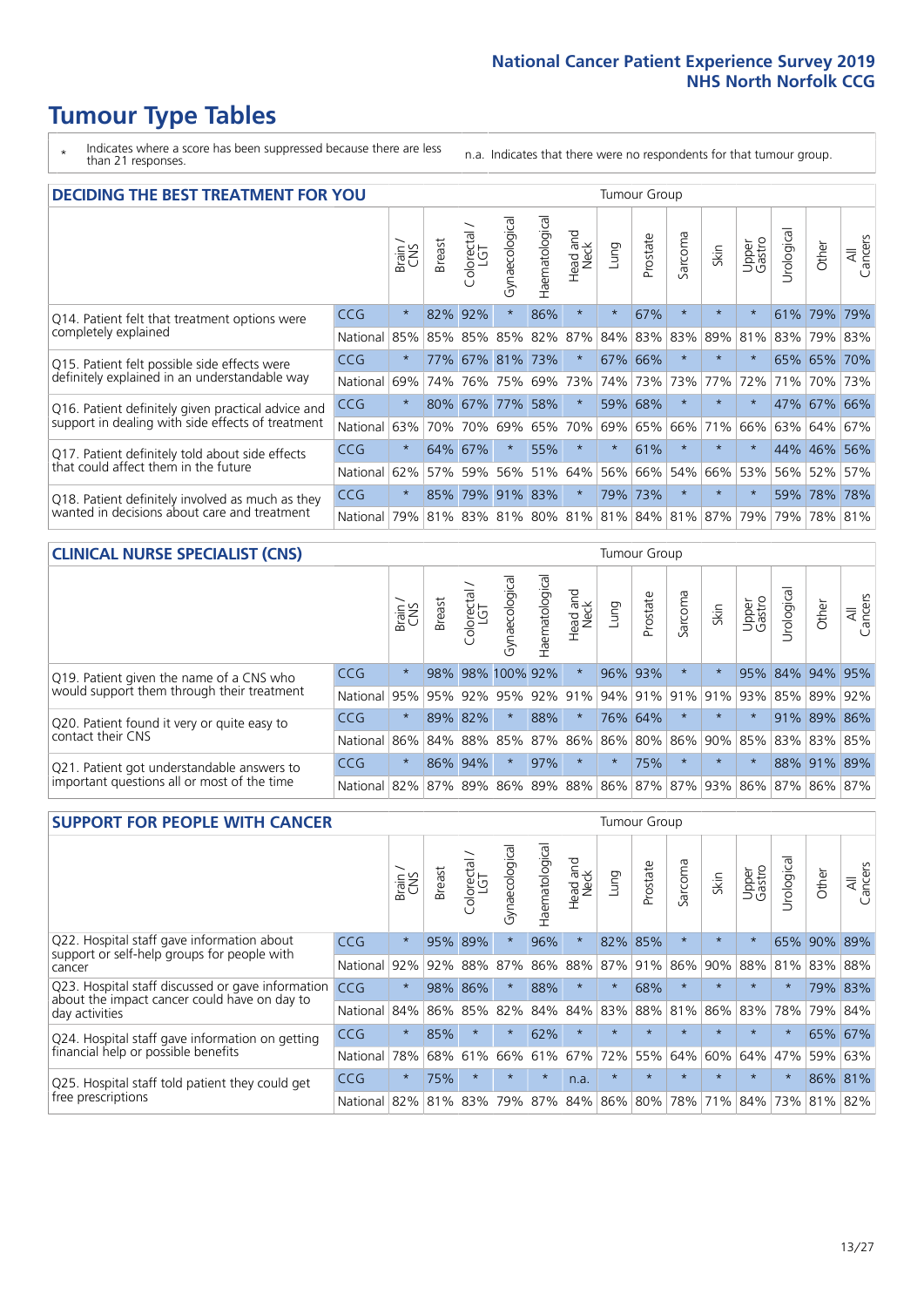- \* Indicates where a score has been suppressed because there are less than 21 responses.
- n.a. Indicates that there were no respondents for that tumour group.

| <b>OPERATIONS</b>                                |              |              |               |                   |                |                     |                  |         | Tumour Group |         |         |                             |            |                                                         |                |
|--------------------------------------------------|--------------|--------------|---------------|-------------------|----------------|---------------------|------------------|---------|--------------|---------|---------|-----------------------------|------------|---------------------------------------------------------|----------------|
|                                                  |              | Brain<br>CNS | <b>Breast</b> | Colorectal<br>LGT | Gynaecological | Haematological      | Head and<br>Neck | Lung    | Prostate     | Sarcoma | Skin    | Upper<br>Gastro             | Urological | Other                                                   | All<br>Cancers |
| Q27. Beforehand, patient had all the information | CCG          | $\star$      |               | 100% 94%          | $\star$        | $\star$             | $\star$          | $\star$ | $\star$      | $\star$ | $\star$ | $\star$                     |            | 93% 100% 96%                                            |                |
| needed about the operation                       | National I   |              |               |                   |                |                     |                  |         |              |         |         |                             |            | 96% 97% 96% 96% 94% 96% 95% 97% 95% 96% 96% 95% 95% 96% |                |
| Q28. Afterwards, staff completely explained how  | <b>CCG</b>   | $\star$      |               | 85% 91%           | $\star$        |                     | $\star$          | $\star$ | $\star$      | $\star$ | $\star$ | $\star$                     |            | 66% 96% 82%                                             |                |
| operation had gone in understandable way         | National 76% |              |               |                   |                | 79% 83% 79% 78% 79% |                  |         |              |         |         | 79%   78%   80%   82%   79% |            | 76% 77% 79%                                             |                |

#### **HOSPITAL CARE AS AN INPATIENT** Tumour Group

|                                                                                                  |            | Brain   | Breast  | Colorectal /<br>LGT | Gynaecological | Haematological | Head and<br>Neck | Lung    | Prostate | Sarcoma | Skin            | Upper<br>Gastro | Urological | Other   | All<br>Cancers |
|--------------------------------------------------------------------------------------------------|------------|---------|---------|---------------------|----------------|----------------|------------------|---------|----------|---------|-----------------|-----------------|------------|---------|----------------|
| Q30. Hospital staff didn't talk in front of patient                                              | CCG        | $\star$ | $\star$ | 79%                 | $\star$        | $\star$        | $\star$          | $\star$ | 81%      | $\star$ | $\star$         | $\star$         | 87%        | $\star$ | 84%            |
| as if patient wasn't there                                                                       | National   | 81%     | 86%     | 81%                 | 83%            | 84%            | 83%              | 81%     | 88%      | 86%     | 86%             | 81%             | 83%        | 82%     | 84%            |
| 031. Patient had confidence and trust in all                                                     | CCG        | $\star$ | $\star$ | 87%                 | $\star$        | $\star$        | $\star$          | $\star$ | $\star$  | $\star$ | $\star$         |                 | 79%        | $\star$ | 85%            |
| doctors treating them                                                                            | National   | 82%     | 83%     | 85%                 | 83%            | 82%            |                  | 87% 83% | 89%      | 86%     | 85%             | 81%             | 85%        | 80%     | 84%            |
| Q32. Patient's family or someone close definitely                                                | CCG        | $\star$ | $\star$ | 84%                 | $\star$        | $\star$        | $\star$          | $\star$ | $\star$  | $\star$ | $\star$         | $\star$         | $\star$    | $\star$ | 71%            |
| felt able to talk to a doctor                                                                    | National   | 67%     | 72%     | 73%                 | 72%            | 74%            | 75%              | 74%     | 72%      | 71%     | 74%             | 73%             | 71%        | 69%     | 72%            |
| Q33. Patient had confidence and trust in all the                                                 | CCG        | $\star$ | $\star$ | 56%                 | $\star$        | $\star$        | $\star$          | $\star$ | 71%      | $\star$ | $\star$         | $\star$         | 75%        | $\star$ | 66%            |
| ward nurses treating them                                                                        | National   | 72%     | 73%     | 72%                 | 71%            | 77%            | 75%              | 77%     | 79%      | 74%     | 75%             | 73%             | 77%        | 69%     | 74%            |
| Q34. Patient thought there were always or nearly                                                 | CCG        | $\star$ | $\star$ | 55%                 | $\star$        | $\star$        | $\star$          | $\star$ | 48%      | $\star$ | $\star$         | $\star$         | 54%        | $\star$ | 55%            |
| always enough nurses on duty to care for them                                                    | National   | 68%     | 64%     | 62%                 | 63%            | 63%            | 65%              | 68%     | 72%      | 65%     | 70%             | 65%             | 66%        | 60%     | 64%            |
| Q35. All hospital staff asked patient what name                                                  | CCG        | $\star$ | $\star$ | 70%                 | $\star$        | $\star$        | $\star$          | $\star$ | $\star$  | $\star$ | $\star$         | $\star$         | 75%        | $\star$ | 73%            |
| they prefer to be called by                                                                      | National   | 68%     | 62%     | 74%                 | 65%            | 72%            | 71%              | 76%     | 72%      | 74%     | 70%             | 78%             | 76%        | 69%     | 71%            |
| Q36. Patient always given enough privacy when                                                    | CCG        | $\star$ | $\star$ | 92%                 | $\star$        | $\star$        | $\star$          | $\star$ | 90%      | $\star$ | $\star$         |                 | 83%        | $\star$ | 86%            |
| discussing condition or treatment                                                                | National   | 78%     | 84%     | 85%                 | 81%            | 86%            |                  | 87% 84% | 88%      | 84%     | 84%             | 84%             | 85%        | 82%     | 85%            |
| Q37. Patient definitely found hospital staff to                                                  | CCG        | $\star$ | $\star$ | 67%                 | $\star$        | $\star$        | $\star$          | $\star$ | $\star$  | $\star$ | $\frac{1}{2}$   | ÷               | $\star$    | $\star$ | 52%            |
| discuss worries or fears during their inpatient visit                                            | National   | 45%     | 51%     | 55%                 | 51%            | 56%            | 52%              | 49%     | 53%      | 54%     | 51%             | 53%             | 49%        | 46%     | 52%            |
| Q38. Hospital staff definitely did everything they                                               | CCG        | $\star$ | $\star$ | 78%                 | $\star$        | $\star$        | $\star$          | $\star$ | $\star$  | $\star$ | $\star$         | $\star$         | 73%        | $\star$ | 80%            |
| could to help control pain                                                                       | National   | 85%     | 83%     | 84%                 | 82%            | 82%            | 80%              | 84%     | 85%      | 83%     | 85%             | 82%             | 81%        | 82%     | 83%            |
| Q39. Patient always felt they were treated with                                                  | CCG        | $\star$ | $\star$ | 87%                 | $\star$        | $\star$        | $\star$          | $\star$ | 95%      | $\star$ | $\star$         |                 | 88%        | $\star$ | 90%            |
| respect and dignity while in hospital                                                            | National   | 85%     | 87%     | 87%                 | 85%            | 89%            |                  | 87% 88% | 91%      | 89%     | 89%             | 88%             |            | 90% 86% | 88%            |
| Q40. Patient given clear written information<br>about what should or should not do after leaving | CCG        | $\star$ | $\star$ | 76%                 | $\star$        | $\star$        | $\star$          | $\star$ | $\star$  | $\star$ | $\star$         | $\star$         | 74%        | $\star$ | 84%            |
| hospital                                                                                         | National   | 80%     | 89%     | 86%                 | 86%            | 83%            |                  | 87% 82% | 91%      | 85%     | 90%             | 82%             | 87%        | 83%     | 86%            |
| Q41. Hospital staff told patient who to contact<br>if worried about condition or treatment after | CCG        | $\star$ | $\star$ | 100%                | $\star$        | $\star$        | $\star$          | $\star$ | $\star$  | $\star$ | $\star$         | $\star$         | 95%        | $\star$ | 96%            |
| leaving hospital                                                                                 | National I | 94%     | 95%     | 95% 93% 96% 93% 92% |                |                |                  |         |          |         | 96% 94% 95% 92% |                 |            | 92% 93% | 94%            |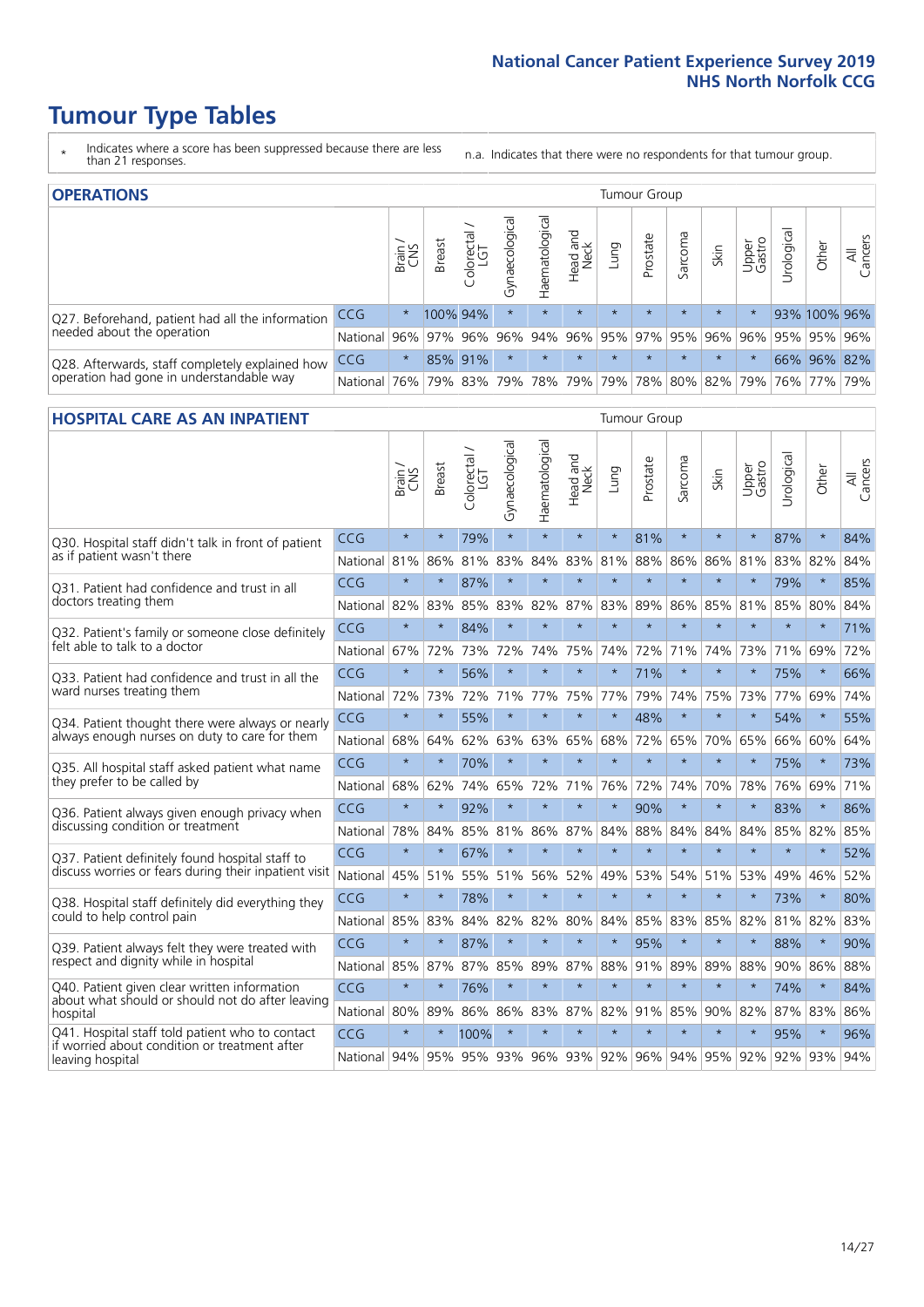# **Tumour Type Tables**

- \* Indicates where a score has been suppressed because there are less than 21 responses.
- n.a. Indicates that there were no respondents for that tumour group.

| <b>HOSPITAL CARE AS A DAY PATIENT / OUTPATIENT</b><br>Tumour Group                                                    |            |         |               |                       |                |                |                                 |         |          |         |         |                 |            |         |                |
|-----------------------------------------------------------------------------------------------------------------------|------------|---------|---------------|-----------------------|----------------|----------------|---------------------------------|---------|----------|---------|---------|-----------------|------------|---------|----------------|
|                                                                                                                       |            | Brain   | <b>Breast</b> | olorectal<br>LGT<br>Ũ | Gynaecological | Haematological | <b>Bad and<br/>Neck</b><br>Head | Lung    | Prostate | Sarcoma | Skin    | Upper<br>Gastro | Urological | Other   | All<br>Cancers |
| Q43. Patient definitely found hospital staff to                                                                       | CCG        | $\star$ | 71%           | 85%                   | $\star$        | 87%            | $\star$                         | $\star$ | 77%      | $\star$ | $\star$ | $\star$         | 63%        | 83%     | 76%            |
| discuss worries or fears during their outpatient or<br>day case visit                                                 | National   | 66%     | 68%           | 73%                   | 70%            | 73%            | 72%                             | 70%     | 74%      | 72%     | 72%     | 71%             | 67%        | 68%     | 71%            |
| Q44. Cancer doctor had the right documents at<br>patient's last outpatient appointment                                | <b>CCG</b> | $\star$ | 95%           | 97%                   |                | 100%           | $\star$                         | $\star$ | 95%      | $\star$ |         | $\star$         | 96%        | 98%     | 98%            |
|                                                                                                                       | National   | 94%     | 96%           | 96%                   | 96%            | 97%            | 96%                             | 96%     | 96%      | 96%     | 96%     | 94%             | 96%        | 95%     | 96%            |
| Q46. Beforehand patient completely had                                                                                | CCG        | $\star$ | 95%           | $\star$               |                |                | $\star$                         | $\star$ | $\star$  | n.a.    | n.a.    | $\star$         | $\star$    | $\star$ | 91%            |
| all information needed about radiotherapy<br>treatment                                                                | National   | 91%     | 88%           | 83%                   | 88%            | 84%            | 86%                             | 86%     | 88%      | 88%     | 84%     | 86%             | 83%        | 84%     | 86%            |
| Q47. Patient completely given understandable<br>information about whether radiotherapy was<br>working                 | CCG        | $\star$ | 58%           | $\star$               | $\star$        |                | $\star$                         | $\star$ | $\star$  | n.a.    | $\star$ | $\star$         | $\star$    | $\star$ | 58%            |
|                                                                                                                       | National   | 56%     | 60%           | 57%                   | 61%            | 62%            | 63%                             | 59%     | 60%      | 67%     | 57%     | 52%             | 59%        | 59%     | 60%            |
| Q49. Beforehand patient completely had all                                                                            | CCG        | $\star$ | 91%           | 86%                   | $\star$        | 87%            | $\star$                         | $\star$ | $\star$  | $\star$ | $\star$ | $\star$         | $\star$    | 93%     | 88%            |
| information needed about chemotherapy<br>treatment                                                                    | National   | 80%     | 82%           | 86%                   | 87%            | 85%            | 79%                             | 84%     | 86%      | 86%     | 90%     | 84%             | 85%        | 85%     | 84%            |
| Q50. Patient given enough information about<br>whether chemotherapy was working in a<br>completely understandable way | CCG        | $\star$ | 71%           | 62%                   | $\star$        | 86%            | $\star$                         | $\star$ | $\star$  | $\star$ | $\star$ | $\star$         | $\star$    | 81%     | 72%            |
|                                                                                                                       | National   | 54%     | 62%           | 64%                   | 68%            | 75%            | 57%                             | 67%     | 66%      | 71%     | 79%     | 61%             | 68%        | 69%     | 68%            |

#### **HOME CARE AND SUPPORT** Tumour Group

|                                                                                                                   |            | Brain   | <b>Breast</b> | Colorectal<br>LGT | ᢛ<br>Gynaecologic | Haematological | Head and<br>Neck | Lung        | Prostate | Sarcoma | Skin    | Upper<br>Gastro | rological   | Other   | All<br>Cancers |
|-------------------------------------------------------------------------------------------------------------------|------------|---------|---------------|-------------------|-------------------|----------------|------------------|-------------|----------|---------|---------|-----------------|-------------|---------|----------------|
| Q51. Hospital staff definitely gave family or<br>someone close all the information needed to<br>help care at home | <b>CCG</b> | $\star$ | 61%           | 56%               |                   | 61%            | $\star$          |             | 33% 49%  |         | $\star$ | $\star$         |             | 52% 52% | 57%            |
|                                                                                                                   | National   | 58%     |               | 58% 63%           | 57%               | 62%            |                  | 67% 59% 61% |          |         | 62% 65% | 60%             | 59%         | 55%     | 60%            |
| Q52. Patient definitely given enough support<br>from health or social services during treatment                   | <b>CCG</b> | $\star$ | 41% 44%       |                   | $\star$           |                | $\star$          |             | $\star$  |         | $\star$ | $\star$         | $\star$     | 55% 48% |                |
|                                                                                                                   | National   | 42%     | 52%           | 60%               |                   | 45% 51%        | 59%              | 50%         | 48%      |         | 53% 57% |                 | 54% 48% 51% |         | 52%            |
| Q53. Patient definitely given enough support<br>from health or social services after treatment                    | <b>CCG</b> | $\star$ | $\star$       | $\star$           | $\star$           | $\star$        | $\star$          | $\star$     | $\star$  | n.a.    | $\star$ | $\star$         | $\star$     | $\star$ | 40%            |
|                                                                                                                   | National   | 39%     | 41% 53%       |                   | 39%               | $ 43\% $       | 56%              | 40%         | 46%      |         | 48% 59% | 47%             | 44%         | 44%     | 45%            |

| <b>CARE FROM YOUR GENERAL PRACTICE</b>                                                                     |              |              |               |                   |                |                |                  |         | Tumour Group        |         |         |                 |           |                                         |                |  |  |  |  |  |
|------------------------------------------------------------------------------------------------------------|--------------|--------------|---------------|-------------------|----------------|----------------|------------------|---------|---------------------|---------|---------|-----------------|-----------|-----------------------------------------|----------------|--|--|--|--|--|
|                                                                                                            |              | Brain<br>CNS | <b>Breast</b> | Colorectal<br>LGT | Gynaecological | Haematological | Head and<br>Neck | Lung    | Prostate            | Sarcoma | Skin    | Upper<br>Gastro | Urologica | Other                                   | All<br>Cancers |  |  |  |  |  |
| Q54. GP given enough information about<br>patient's condition and treatment                                | <b>CCG</b>   | $\star$      |               | 94% 95%           | $\star$        | 96%            | $\star$          | $\star$ | 96%                 |         | $\star$ | $\star$         |           | 93% 100% 95%                            |                |  |  |  |  |  |
|                                                                                                            | National 91% |              |               | 96% 95%           | 95%            |                |                  |         |                     |         |         |                 |           | 96% 94% 94% 96% 94% 96% 93% 95% 94% 95% |                |  |  |  |  |  |
| Q55. General practice staff definitely did<br>everything they could to support patient during<br>treatment | <b>CCG</b>   | $\star$      | 57%           | 79%               | $\star$        | 57%            | $\star$          | $\star$ | 53%                 | $\star$ | $\star$ | $\star$         |           | 62% 57% 59%                             |                |  |  |  |  |  |
|                                                                                                            | National     | 55%          |               | 58% 59%           | 56%            |                | 56% 59%          |         | 56% 64% 56% 65% 59% |         |         |                 |           | 59% 55%                                 | 58%            |  |  |  |  |  |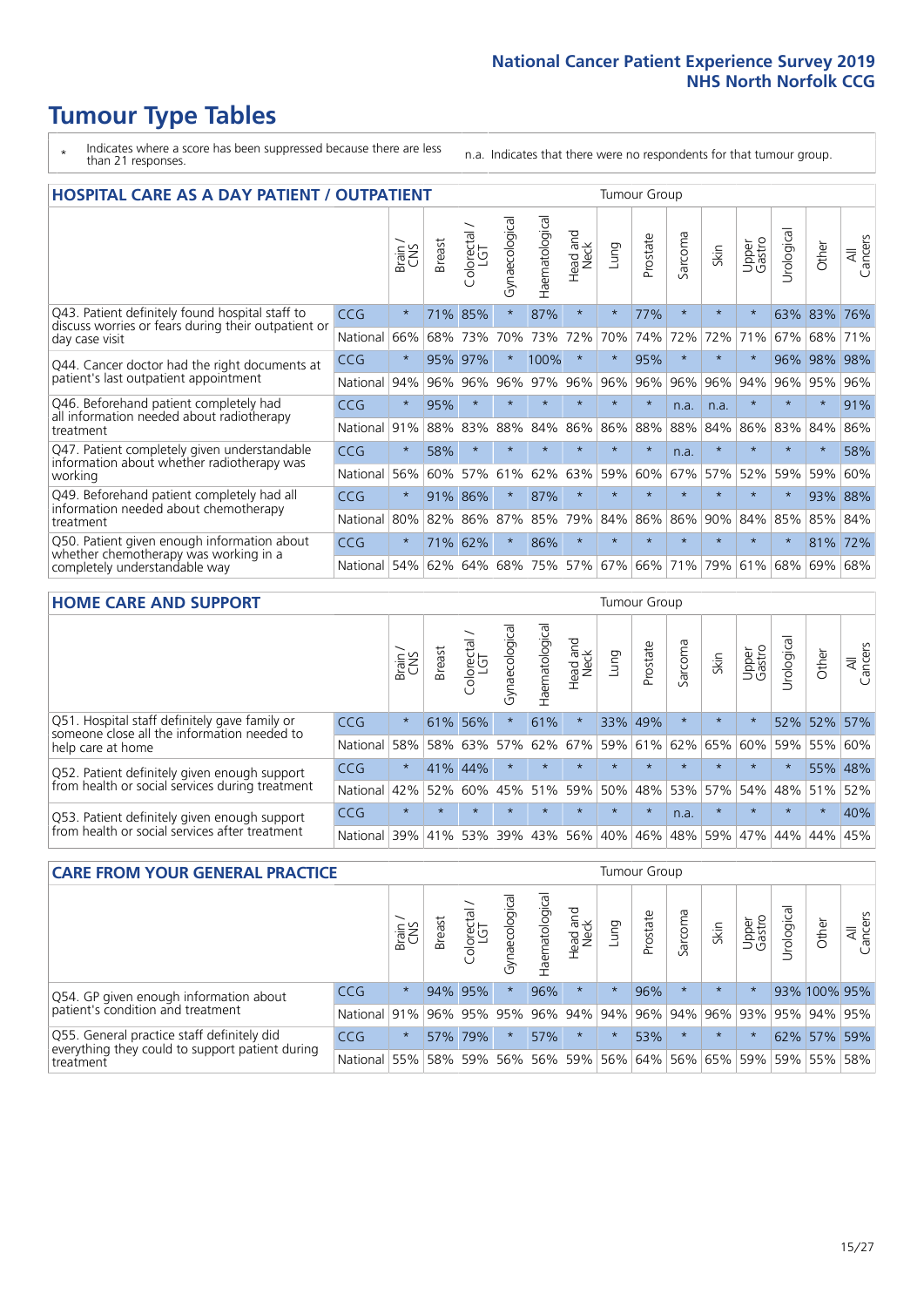- \* Indicates where a score has been suppressed because there are less than 21 responses.
- n.a. Indicates that there were no respondents for that tumour group.

#### **YOUR OVERALL NHS CARE** THE CONSTRUCTION OF THE THROUP GROUP TUMOUR GROUP

| I YON OVERALL NI IS CARL                                                                                         |            |         |               |                             |                |                |                  | anour oroup |          |              |          |                 |                 |          |                |  |  |  |  |  |  |
|------------------------------------------------------------------------------------------------------------------|------------|---------|---------------|-----------------------------|----------------|----------------|------------------|-------------|----------|--------------|----------|-----------------|-----------------|----------|----------------|--|--|--|--|--|--|
|                                                                                                                  |            | Brain   | <b>Breast</b> | ╮<br>olorectal.<br>LGT<br>Û | Gynaecological | Haematological | Head and<br>Neck | Lung        | Prostate | arcoma<br>ιñ | Skin     | Upper<br>Gastro | ত্ত<br>Urologia | Other    | All<br>Cancers |  |  |  |  |  |  |
| Q56. Different people treating and caring for<br>patient always work well together to give best<br>possible care | <b>CCG</b> | $\star$ | 83%           | 66%                         |                | 72%            | $\star$          | 61%         | 73%      | $\star$      | $\star$  |                 | 75%             | 77%      | 76%            |  |  |  |  |  |  |
|                                                                                                                  | National   | 60%     |               | 73% 73%                     | 69%            | 75%            | 73%              | 73% 75%     |          | 70%          | 79%      | 69%             | 74%             | 68%      | 73%            |  |  |  |  |  |  |
| Q57. Patient given a care plan                                                                                   | <b>CCG</b> | $\star$ | 33%           | 39%                         |                | 23%            | $\star$          | 19% 30%     |          | $\star$      | $\ast$   | $\star$         | 29%             | $ 27\% $ | 31%            |  |  |  |  |  |  |
|                                                                                                                  | National   | 36%     | 41%           | 40%                         | 34%            | 36%            | 39%              | 36%         | 40%      | 34%          | 44%      | 36%             | 33%             | 31%      | 38%            |  |  |  |  |  |  |
| Q58. Overall the administration of care was good                                                                 | <b>CCG</b> | $\star$ | 95%           |                             | 84% 100% 93%   |                | $^\star$         | 79% 90%     |          |              | $^\star$ |                 | 76%             | 92%      | 89%            |  |  |  |  |  |  |
| or very good                                                                                                     | National   | 85%     |               | 90% 88%                     | 87% 91%        |                | 90%              |             | 90% 88%  | 88%          | 90%      | 86%             | 85%             | 87% 89%  |                |  |  |  |  |  |  |
| Q59. Patient felt length of time for attending                                                                   | <b>CCG</b> | $\star$ | 72%           | 68%                         | 90%            | 70%            | $\star$          | 67% 74%     |          | $\star$      | $\star$  | $\star$         | 71%             | 73%      | 72%            |  |  |  |  |  |  |
| clinics and appointments for cancer was about<br>right                                                           | National   | 58%     | 68%           | 73%                         | 66%            | 66%            | 71%              | 71%         | 76%      | 68%          | 73%      | 66%             | 75%             | 64%      | 69%            |  |  |  |  |  |  |
| Q60. Someone discussed with patient whether                                                                      | <b>CCG</b> | $\star$ | 22%           | 44%                         |                | 29%            | $\star$          | 50% 31%     |          | $\star$      | $\star$  |                 | 0%              | 32%      | 28%            |  |  |  |  |  |  |
| they would like to take part in cancer research                                                                  | National   | 42%     | 30%           | 32%                         | 31%            | 33%            | 21%              | 34%         | 31%      | 36%          | 20%      | 36%             | 21%             | 32%      | 30%            |  |  |  |  |  |  |
| Q61. Patient's average rating of care scored from<br>very poor to very good                                      | <b>CCG</b> | $\star$ | 9.0           | 8.6                         | 9.4            | 9.0            | $\star$          | 8.4         | 8.7      | $\star$      | $\star$  | $\star$         | 8.3             | 9.1      | 8.8            |  |  |  |  |  |  |
|                                                                                                                  | National   | 8.6     | 8.9           | 8.8                         | 8.7            | 8.9            | 8.8              | 8.8         | 8.8      | 8.8          | 8.9      | 8.7             | 8.7             | 8.7      | 8.8            |  |  |  |  |  |  |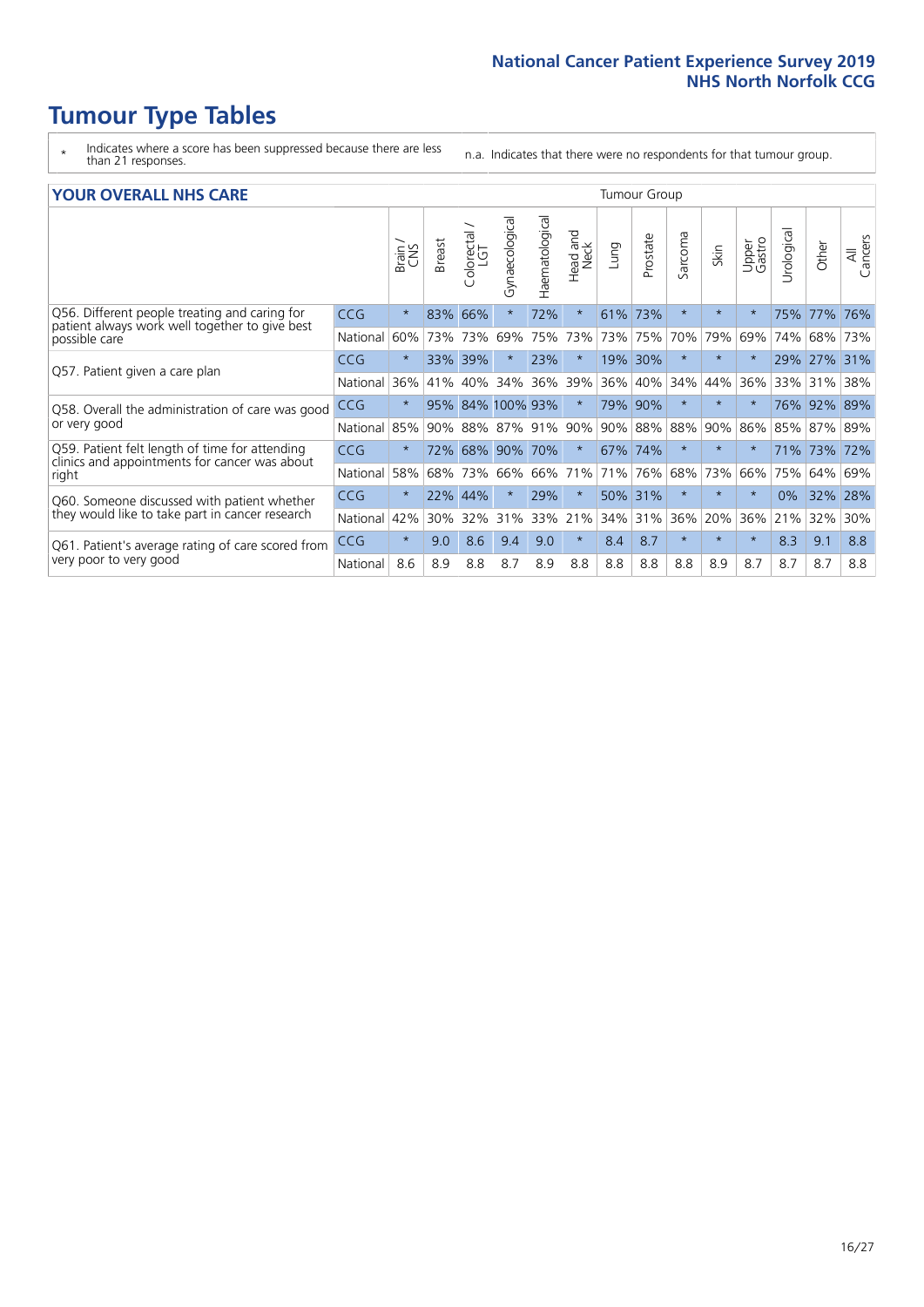### **Year on Year Charts**





#### **DIAGNOSTIC TESTS**





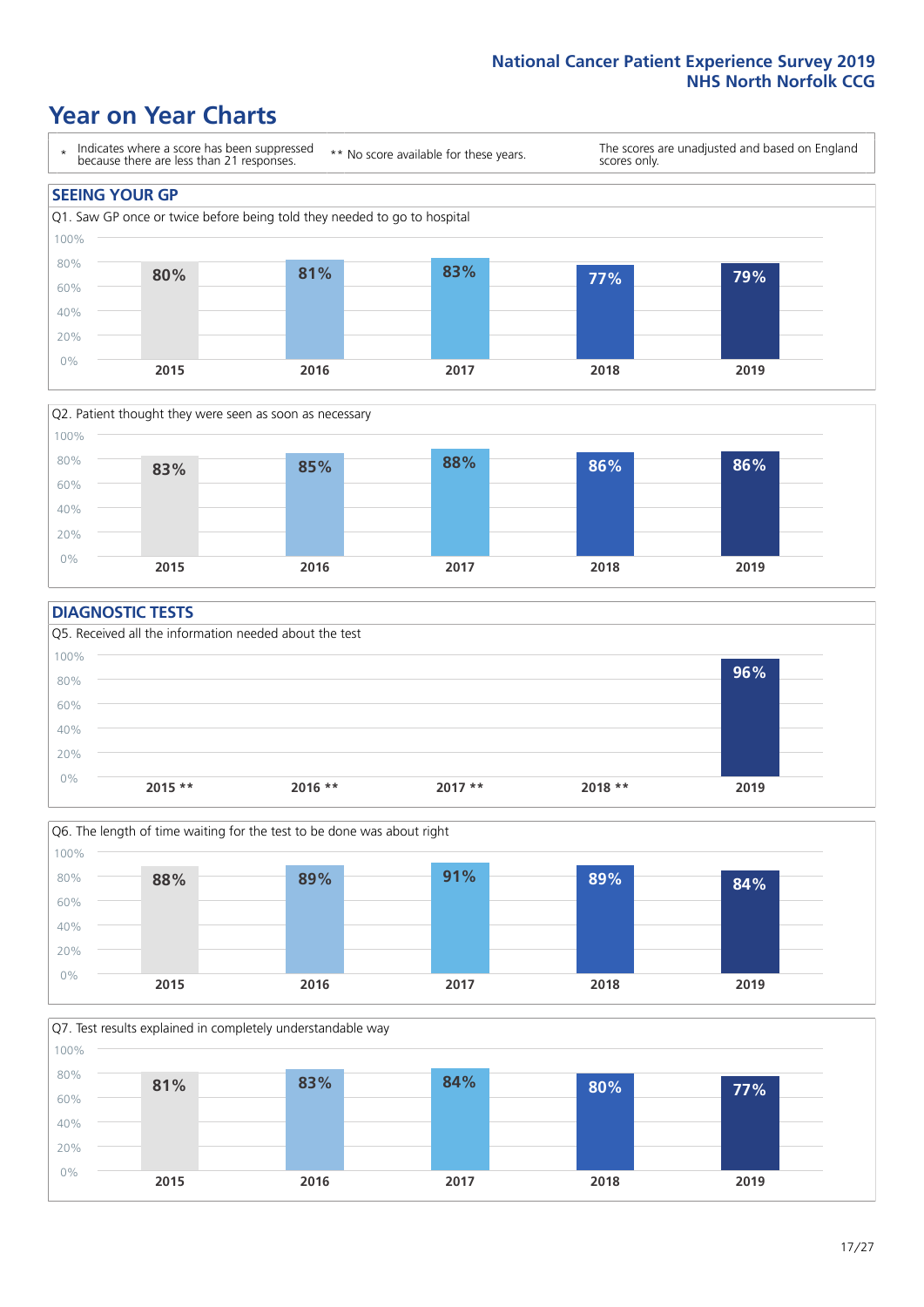### **Year on Year Charts**

\* Indicates where a score has been suppressed because there are less than 21 responses.

\*\* No score available for these years.

The scores are unadjusted and based on England scores only.









#### **DECIDING THE BEST TREATMENT FOR YOU** Q14. Patient felt that treatment options were completely explained 0% 20% 40% 60% 80% 100% **2015 2016 2017 2018 2019 83% 82% 86% 83% 79%**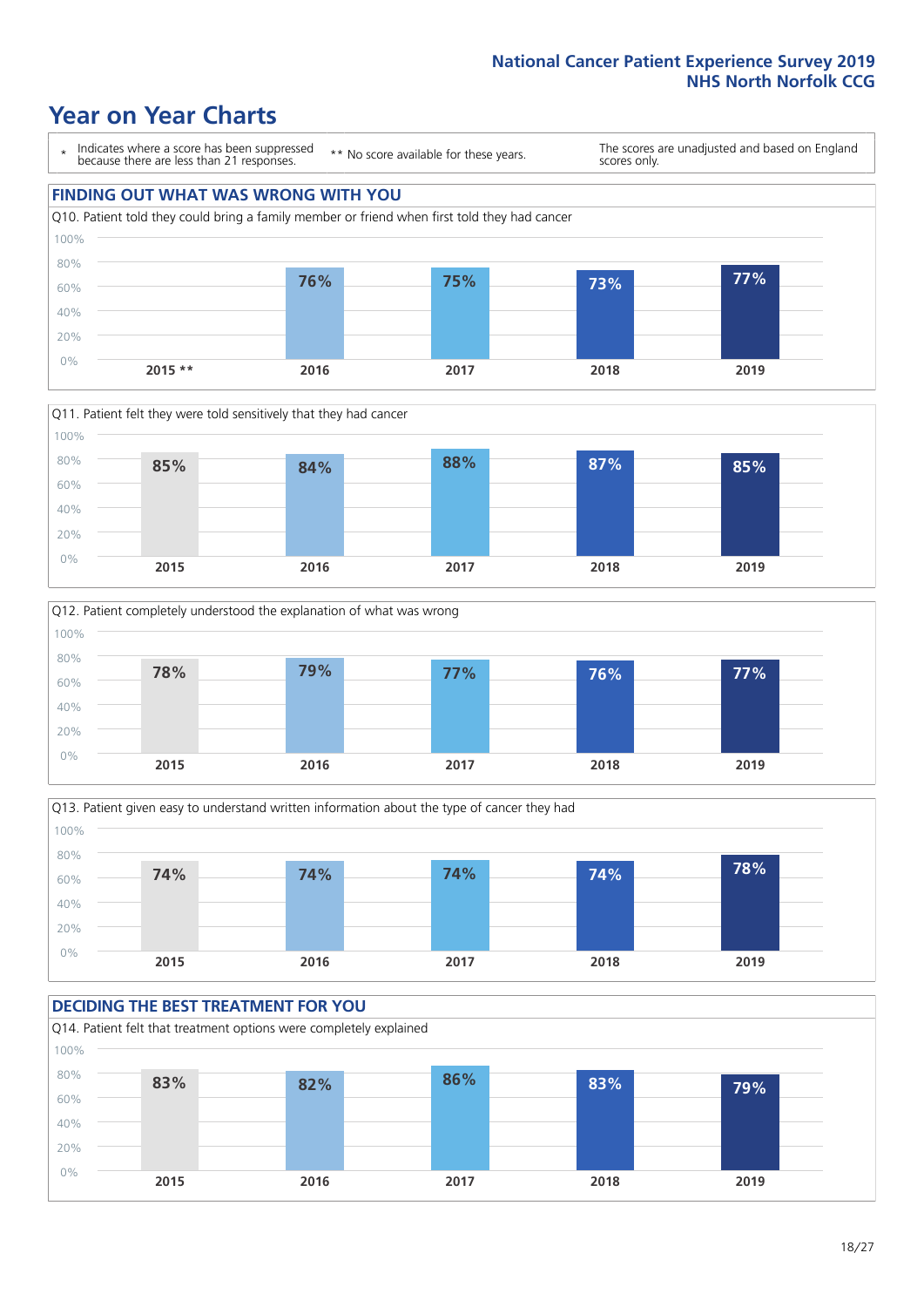### **Year on Year Charts**







Q18. Patient definitely involved as much as they wanted in decisions about care and treatment  $0%$ 20% 40% 60% 80% 100% **2015 \*\* 2016 \*\* 2017 \*\* 2018 \*\* 2019 78%**

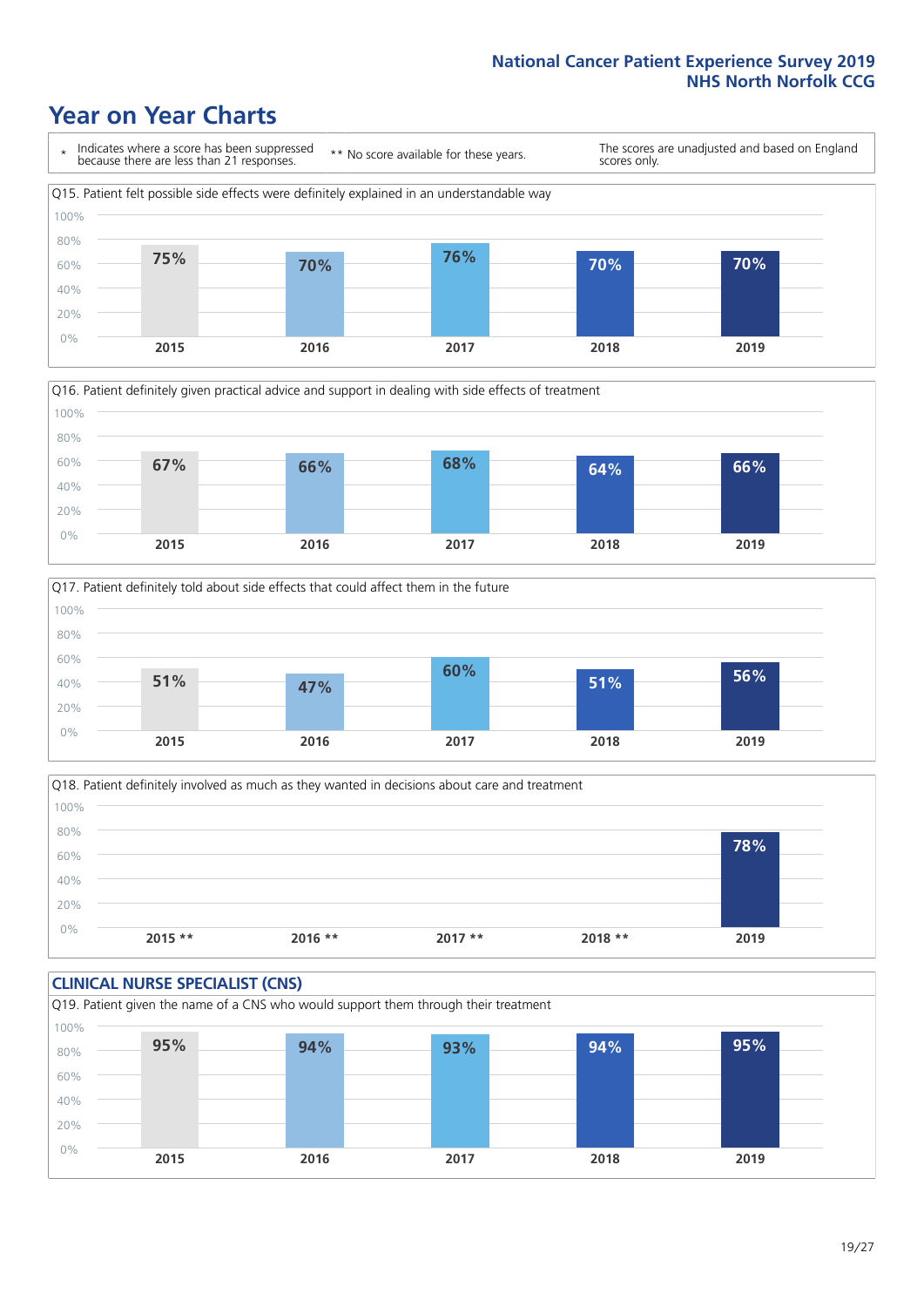### **Year on Year Charts**









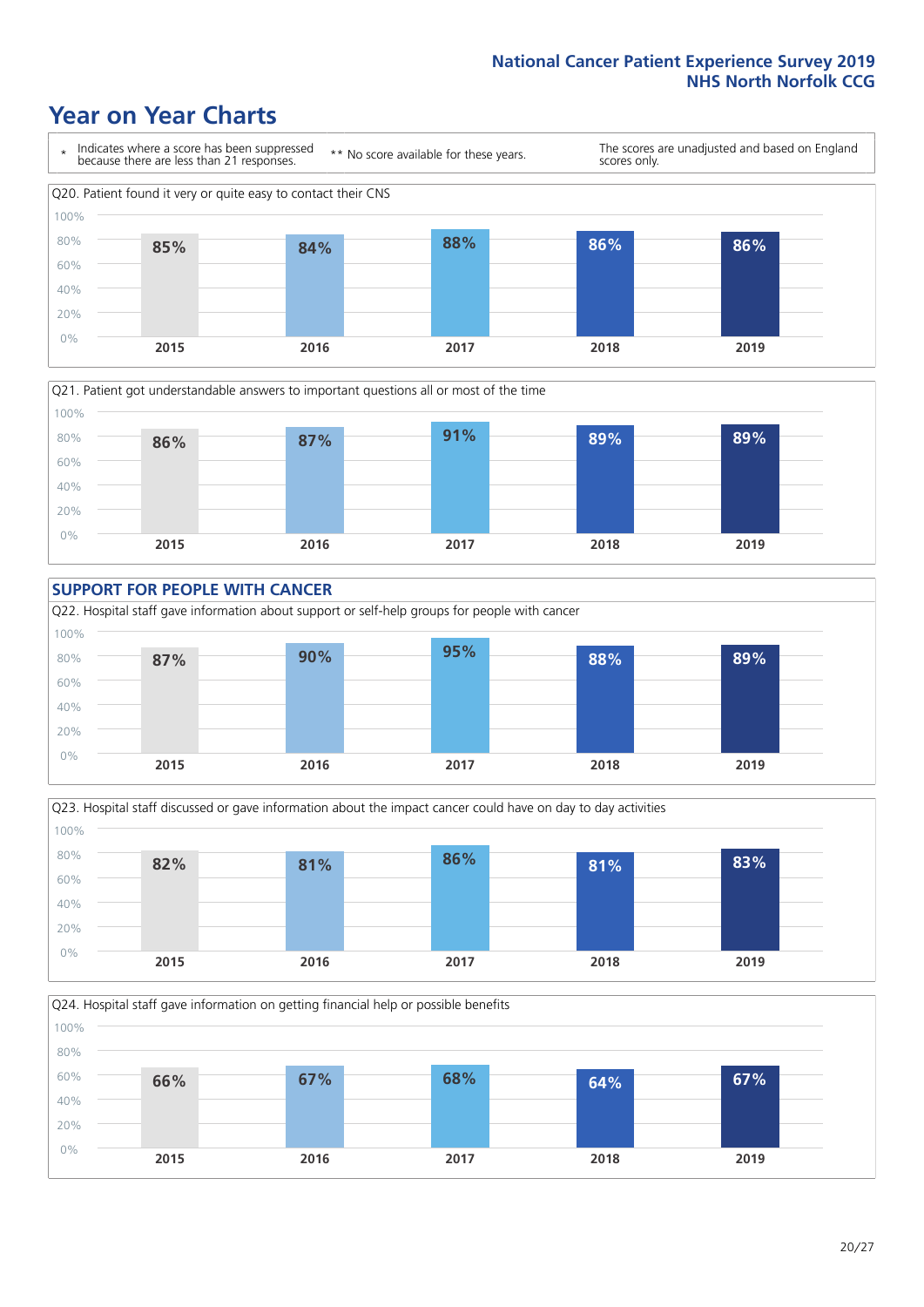### **Year on Year Charts**



#### **OPERATIONS**





### **HOSPITAL CARE AS AN INPATIENT** Q30. Hospital staff didn't talk in front of patient as if patient wasn't there 0% 20% 40% 60% 80% 100% **2015 \*\* 2016 \*\* 2017 \*\* 2018 \*\* 2019 84%**

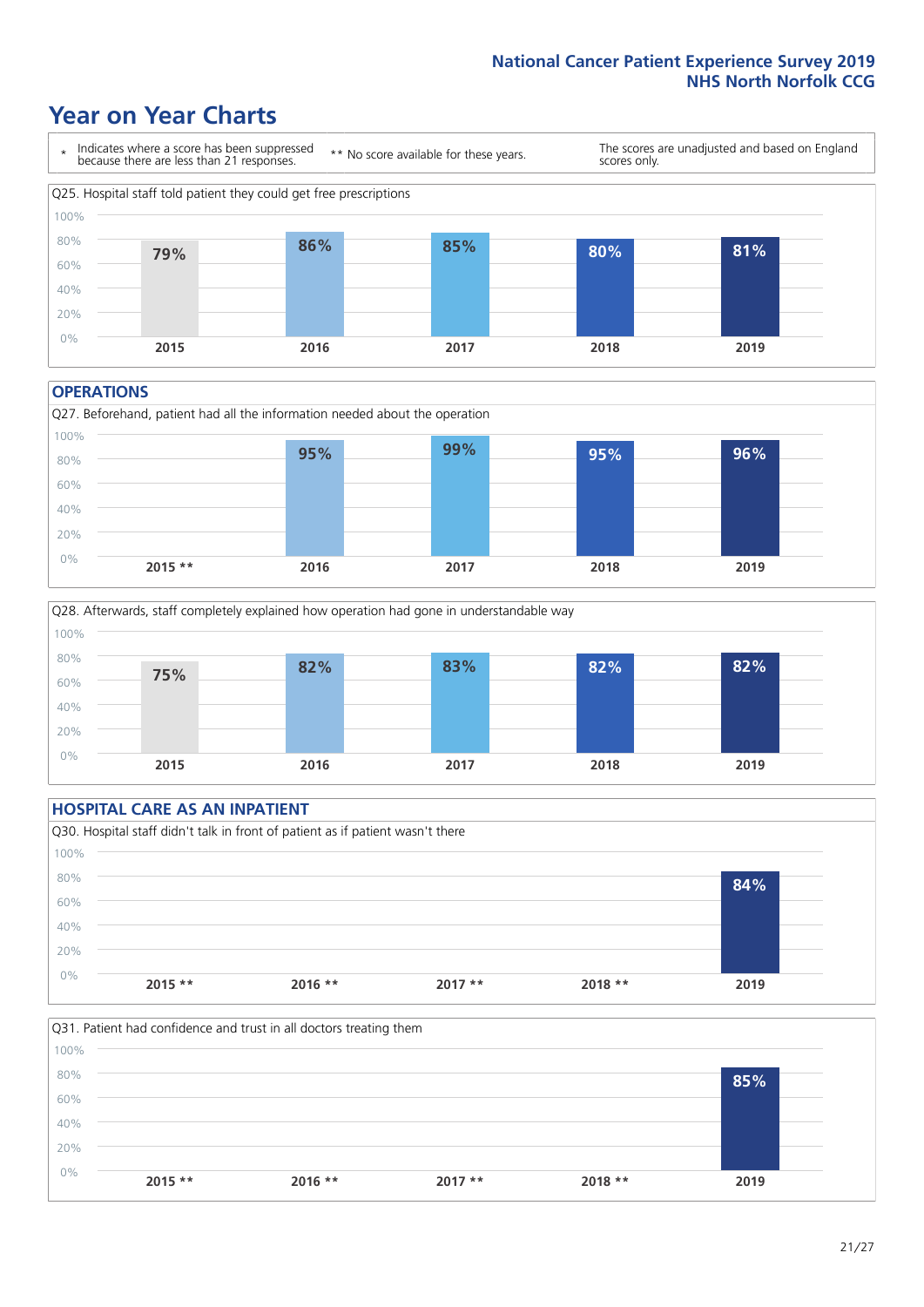### **Year on Year Charts**









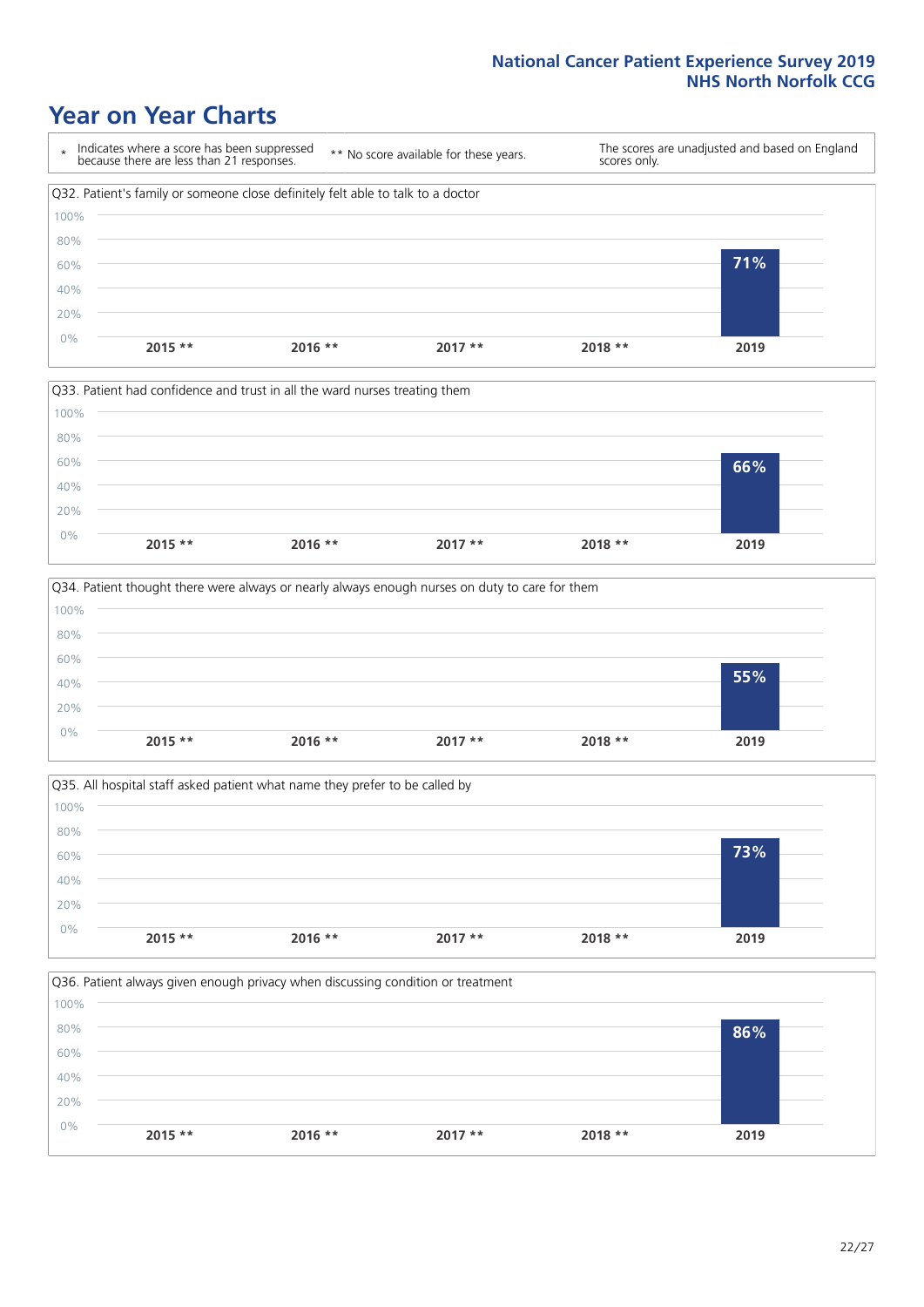### **Year on Year Charts**









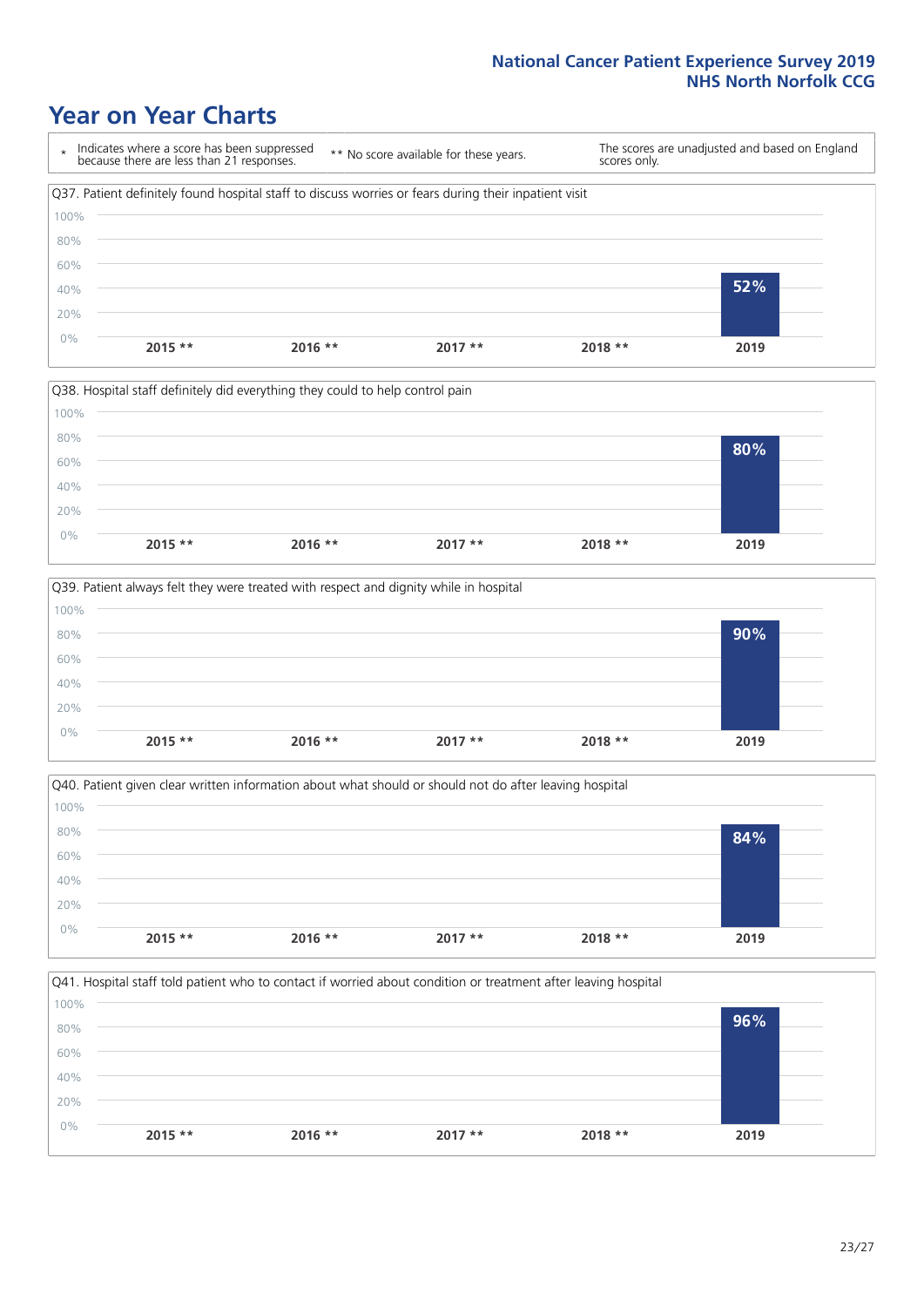### **Year on Year Charts**

\* Indicates where a score has been suppressed because there are less than 21 responses.

\*\* No score available for these years.

The scores are unadjusted and based on England scores only.

### **HOSPITAL CARE AS A DAY PATIENT / OUTPATIENT**









Q49. Beforehand patient completely had all information needed about chemotherapy treatment 0% 20% 40% 60% 80% 100% **2015 2016 2017 2018 2019 77% 86% 87% 86% 88%**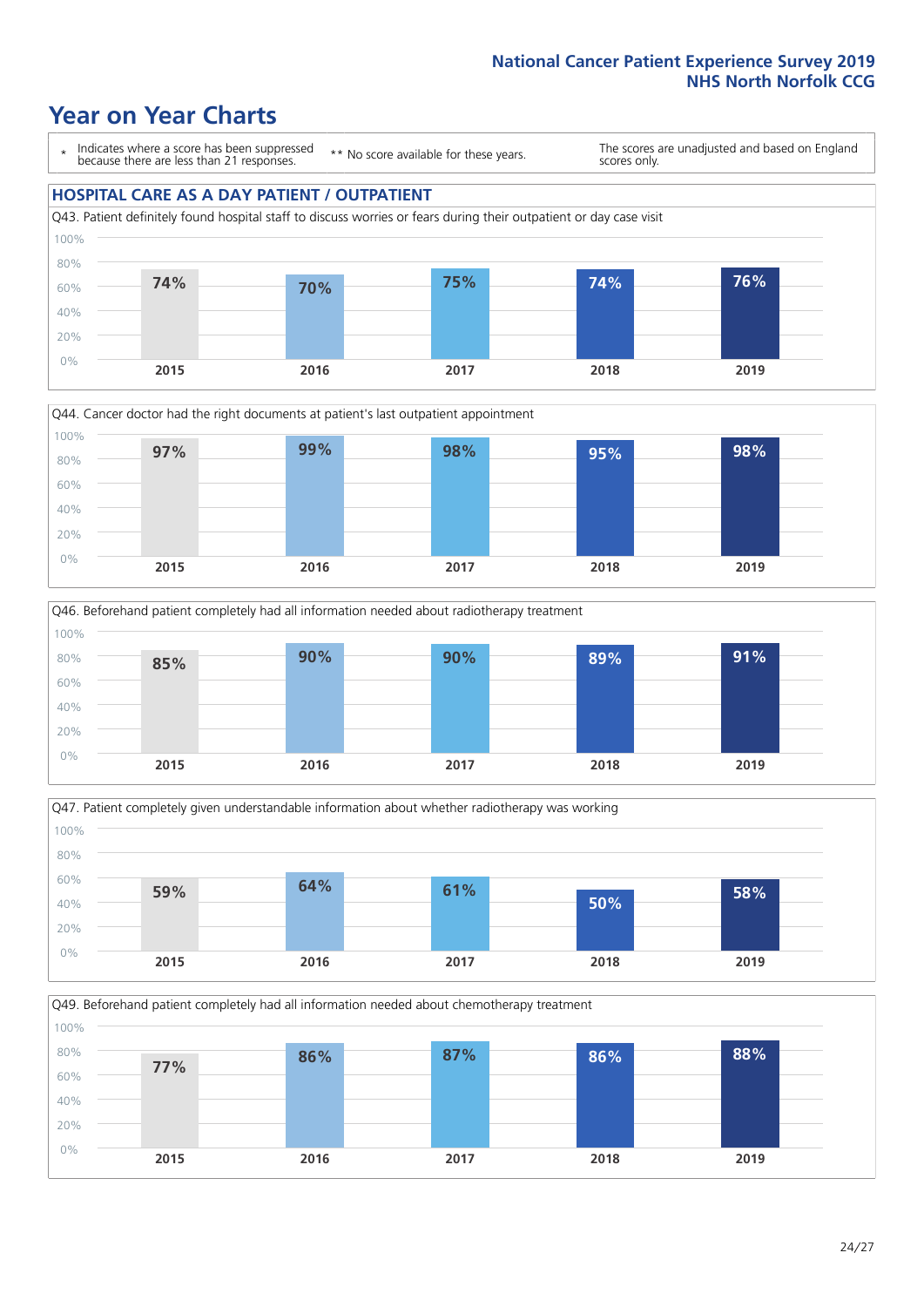### **Year on Year Charts**



#### **HOME CARE AND SUPPORT**







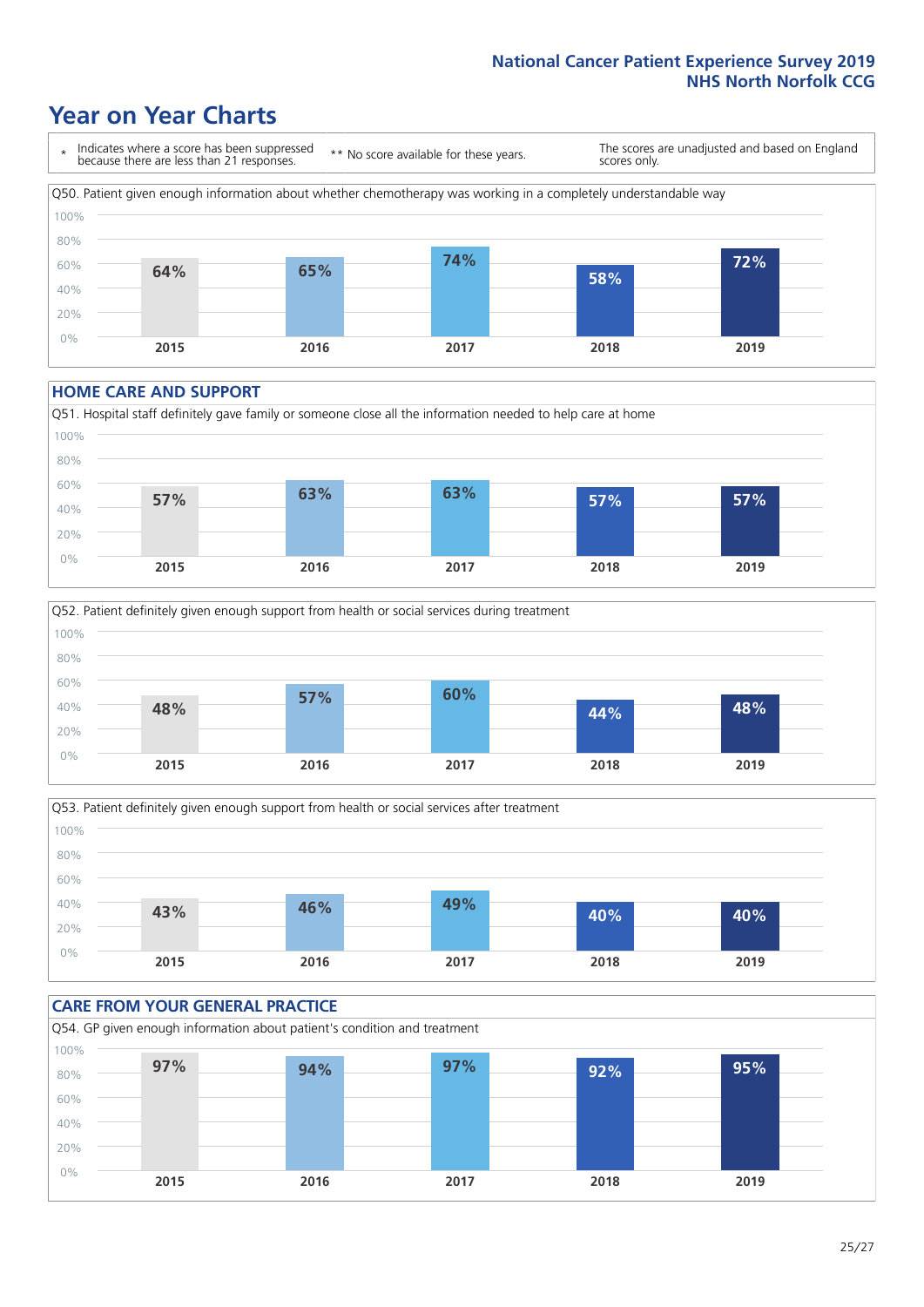### **Year on Year Charts**

\* Indicates where a score has been suppressed because there are less than 21 responses.

\*\* No score available for these years.

The scores are unadjusted and based on England scores only.



#### **YOUR OVERALL NHS CARE**







Q59. Patient felt length of time for attending clinics and appointments for cancer was about right